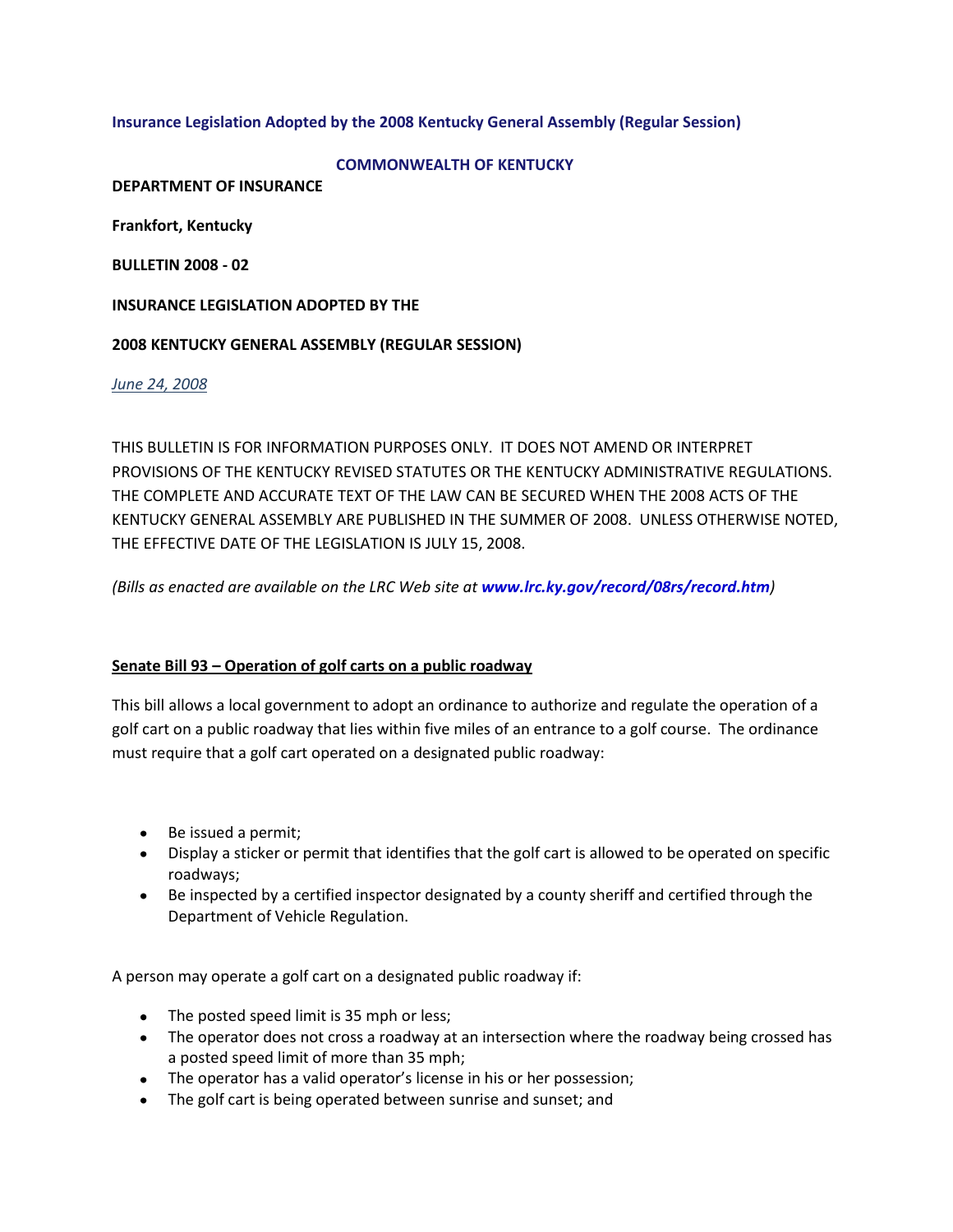• The golf cart displays a slow-moving vehicle emblem.

The golf cart being operated on a public roadway must be insured in compliance with KRS 304.39-080 and the proof of insurance must be inside the golf cart at all times. However, the golf cart is not considered to be a motor vehicle and is exempt from:

- Title requirements;
- Vehicle registration requirements; and
- Emissions compliance certificates.

*Contact: Property and Casualty Division*

*(502) 564-6046*

#### **Senate Bill 96 – Colorectal Cancer Screenings**

This bill creates a new statute within KRS 304, Subtitle 17A to require health benefit plans issued or renewed on or after January 1, 2009 to:

- Provide coverage for all colorectal cancer examinations and laboratory tests specified in the current American Cancer Society guidelines for colorectal cancer screening of asymptomatic individuals. The covered individual shall be:
	- o 50 years of age or older; or
	- o Less than 50 years of age and at high risk for colorectal cancer according to the guidelines of the American Cancer Society.
- **Prohibit the application of a separate deductible or separate coinsurance for this coverage.**

*Contact: Health Insurance Policy and Managed Care Division*

*(502) 564-6088*

### **Senate Bill 149 – Metabolic Disorders**

With regard to insurance, this bill repeals provisions in KRS 304.17A-139 related to coverage for treatment of inherited metabolic diseases and creates a new statute within KRS 304, Subtitle 17A to require health benefit plans that provide prescription drug coverage to:

 Provide coverage for therapeutic food, formulas, supplements and low-protein modified food products for the treatment of inborn errors of metabolism or genetic conditions if the food is obtained under the direction of a physician;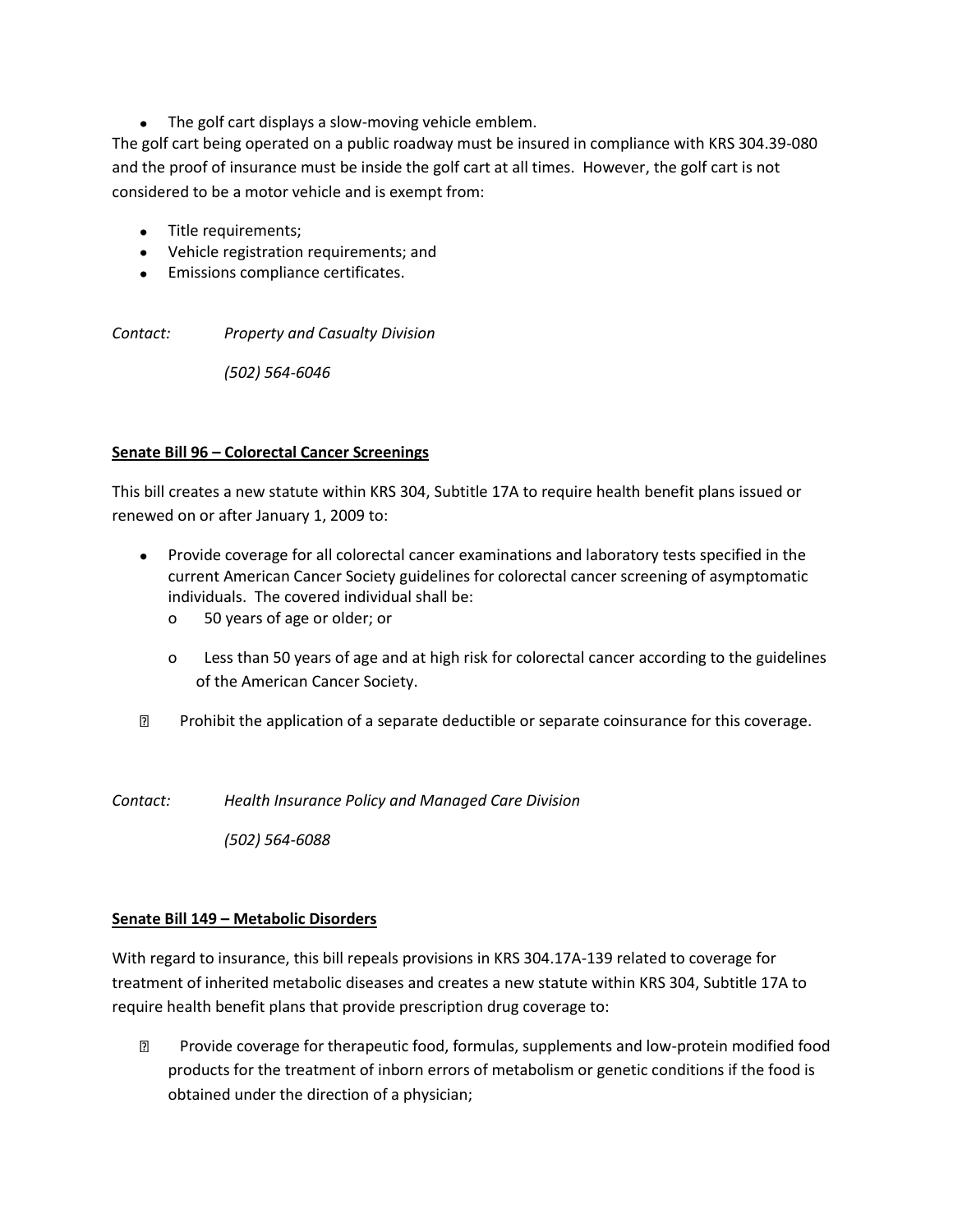**E** Allows coverage to be subject to a cap of \$25,000 for each plan year for therapeutic food, formulas, and supplements; and a cap of \$4,000 for each plan year for low-protein modified foods. The caps are subject to annual inflation adjustments based on the consumer price index.

*Contact: Health Insurance Policy and Managed Care Division*

*(502) 564-6088*

# **Senate Bill 167 – Debt cancellation agreements**

This bill amends KRS 190.100 to:

- Define a "debt cancellation agreement" as a written provision in a retail installment contract, or separate addendum thereto, which provides for cancellation of all or part of an obligation of the buyer or obligor upon the occurrence of a specified event; and
- Clarify that a debt cancellation agreement is not insurance.

*Contact: Property and Casualty Division (502) 564-6046*

### **House Bill 84 – Group Life Insurance**

This bill amends various statutes within KRS 304 Subtitle 16 related to group life insurance primarily to adopt the provisions of the NAIC Model Law. Specifically, the bill makes the following changes:

### Section 1 – Employee Groups (KRS 304.16-030)

- Removes the exception that premium may be paid entirely by the insureds if the amount of insurance does not exceed \$2,000 on the life of any employee;
- Removes the 75 percent participation requirement by eligible employees; and
- Requires eligible employees to reject coverage in writing if they choose not to be insured.

# Section 2 – Debtor Groups (KRS 304.16-040)

- Allows the group policy to be issued to an affiliated company of the creditor;
- Removes the limitation that a group member shall be one whose indebtedness is repayable either in installments or in one sum within 18 months from the initial date of debt, and allows the group members to be from any class of indebtedness;
- Amends the definitions of "debtor" to include borrowers of money or purchaser or lessees of goods, services or property for which payment is arranged through a credit transaction;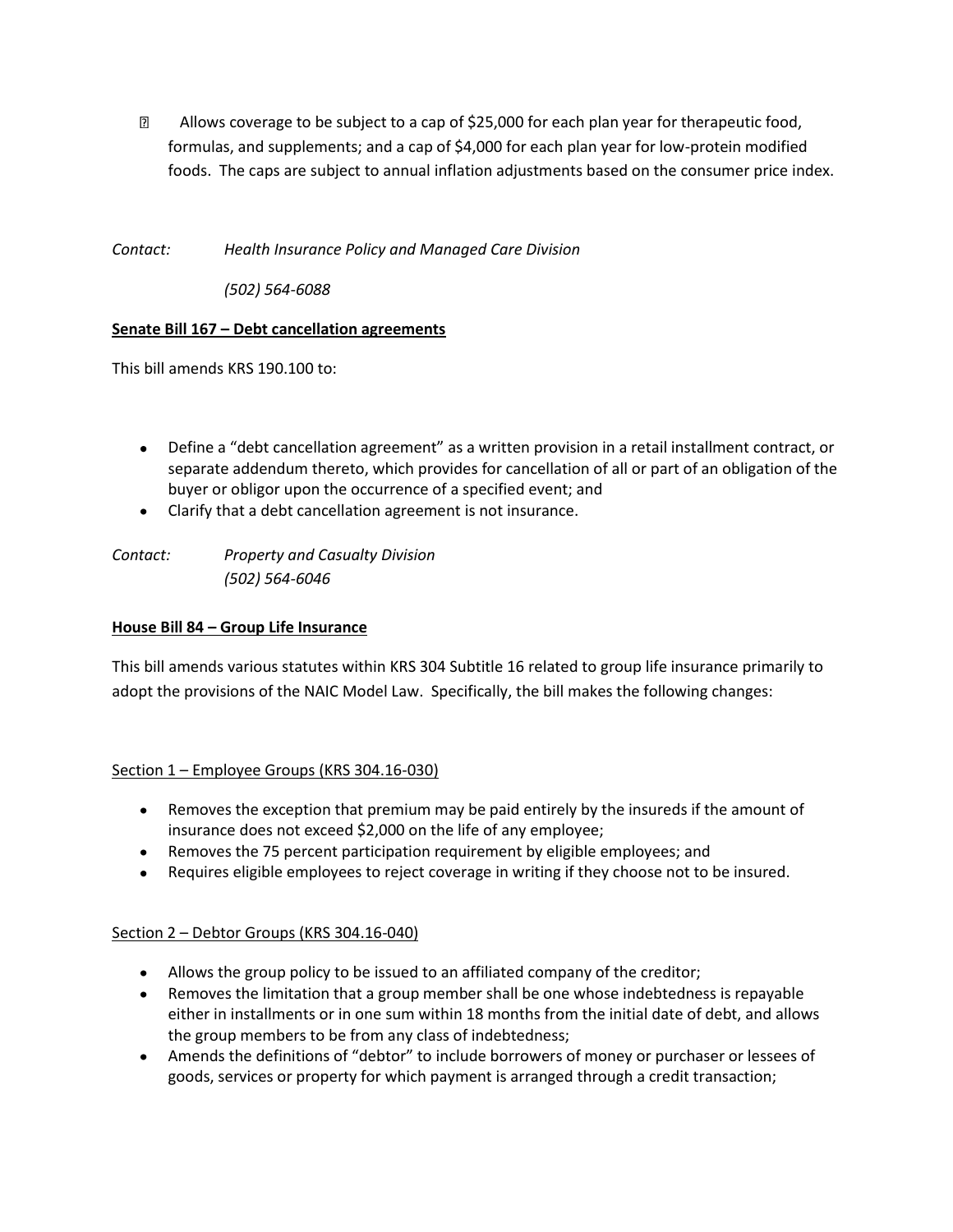- Removes the 75 percent participation requirement by eligible debtors and the requirement that the group have at least 100 new entrants yearly; and
- Limits the amount of life insurance written to the credit limit for policies written in connection with open-end credit having a limit exceeding \$10,000.

## Section 3 – Labor Union Groups (KRS 304.16-050)

- Removes the 75 percent participation requirement by eligible members; and
- Requires eligible members to reject coverage in writing if they choose not to be insured.

## Section 4 – Trustee Groups (KRS 304.16-060)

- Removes the participation requirements that previously set forth various minimum percentages for eligible members and minimum numbers of covered lives;
- Requires eligible persons to reject coverage in writing if they choose not to be insured.

## Section 5 – Public Employee Groups (KRS 304.16-070)

Removes the 75 percent participation requirement by eligible members.

## Section 6 – Association Groups (KRS 304.16-080)

- Clarifies that a group life insurance policy may be issued to a trust maintained for the benefit of members of one or more associations that meet the following requirements:
	- o The association has, at the outset, a minimum of one member
	- o The association has been in active existence for at least two (2) years
	- $\circ$  The constitution or by-laws provide for an annual meeting, the collection of dues from members, and voting privileges and representation by members on the governing board and committees;
- Removes the requirement that at least twenty-five (25) members of the association are insured;
- Requires the policy to provide coverage for members of the association or employees of members for the benefit of persons other than the employee's employer;
- Requires the premium to be paid from funds contributed by the association, employer members or covered persons.

### Section 7 – Dependent's Coverage (KRS 304.16-085)

Removes the limitation prohibiting dependent coverage from being in excess of 50 percent of the employees' or members' insurance.

### Section 8 – Credit Union Groups (KRS 304.16-090)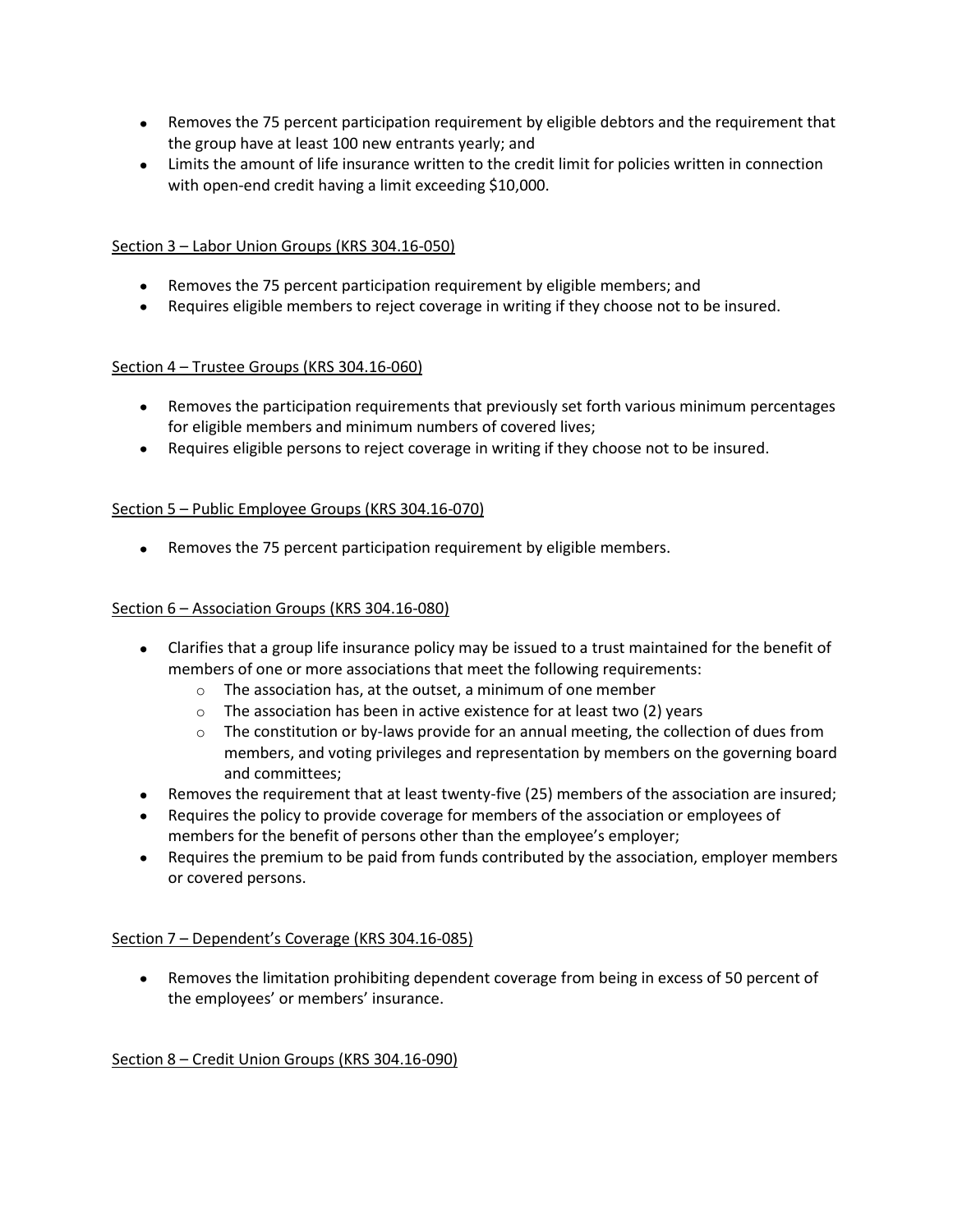- Allows for a group life insurance policy to be issued to a trust designated by two or more credit unions;
- Requires the premium for the policy to be paid by the policyholder from the credit union's funds;
- Removes the 75 percent participation requirement by eligible members;
- Removes the requirement that at least twenty-five (25) members of the credit union are insured; and
- Removes the limitation that the amount of insurance under the policy cannot exceed the amount of the total shares and deposits of the member.

# Section 9 - Beneficiary (KRS 304.16-170)

• Increases from \$500 to \$2,000 the maximum amount that could be reimbursed to any person other than the beneficiary for payment of funeral or other expenses related to the last illness or death of the insured.

# Section 10 – Conversion on Termination of Eligibility (KRS 304.16-190)

- Allows the conversion privilege to be made available to a:
	- $\circ$  Surviving dependent upon the termination of coverage under the group policy due to the death of the employee or member; and
	- $\circ$  Dependent upon the termination of coverage under the group policy because the dependent ceases to be a qualified family member under the group policy.

# Section 11 – Conversion on Termination of Policy (KRS 304.16-200)

Allows an insured dependent who has been insured under a group policy for at least five years to be entitled to conversion privileges.

*Contact: Life Insurance Division*

*(502) 564-6071*

# **House Bill 179 – Paid-Up Life Insurance Policies**

This bill requires insurers to provide notice to the Office of Insurance within thirty (30) days of completion of all policy payments. Utilizing the reported data, the Office of Insurance is required to respond to policyholder inquiries regarding their policy in the event of loss or destruction of the policy or acquisition or merger of the insurer.

*Contact: Life Insurance Division*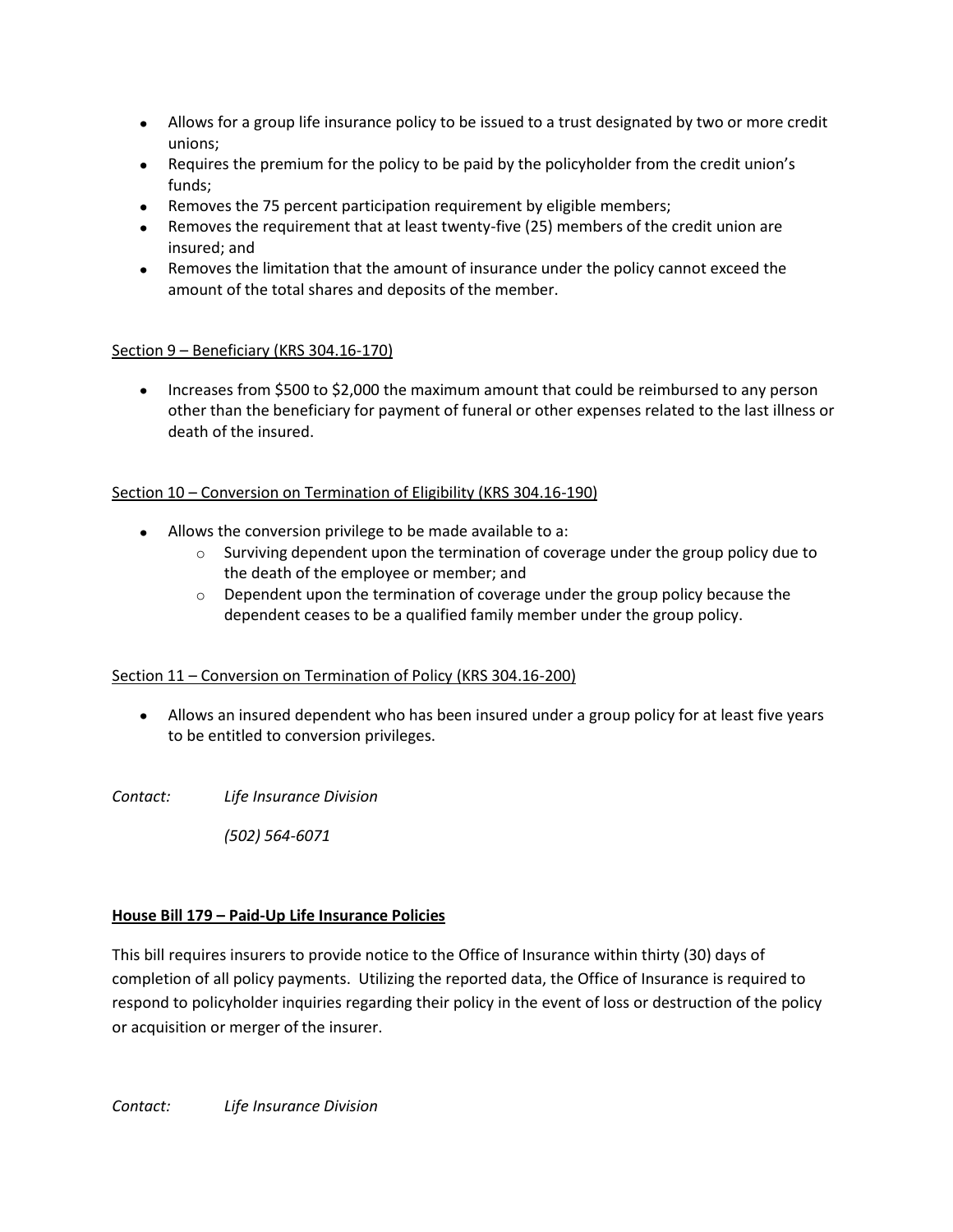*(502) 564-6071*

## **House Bill 204 – Transportation of Persons**

This bill amends KRS 281.605 to exempt from the provisions of KRS Chapter 281, Motor Carriers, the transportation of persons who are sixty (60) years old or visually impaired if the motor vehicles are being used by or on behalf of a non-profit organization. However, the bill requires privately owned motor vehicles used on behalf of a non-profit organization to comply with the liability insurance coverage requirements established in KRS 304.39-110, even though the vehicles are otherwise exempt under this statute.

## *Contact: Property and Casualty Division*

*(502) 564-6046*

## **House Bill 259 – Long-Term Care Partnership Program**

This bill provides the enabling legislation to establish a Long-Term Care Partnership Insurance Program in Kentucky. The program is established as a partnership between the Department for Medicaid Services and the Office of Insurance to:

- Provide incentives for an individual to insure against the cost of providing for his or her longterm care needs;
- Increase utilization of long-term care insurance policies;
- Assist in alleviating the financial burden of Kentucky's Medicaid program by encouraging the use of private insurance; and
- Provide a mechanism for individuals to qualify for Medicaid services for costs of long-term care without exhausting all of their assets and resources.

The bill requires the Department for Medicaid Services to:

- Submit an amendment to the State Medicaid Plan to permit the establishment of a Kentucky Long-Term Care Partnership Insurance Program by October 30, 2008.
- Establish the Kentucky Long-Term Care Partnership Insurance Program in conjunction with the Office of Insurance.

The bill requires the Office of Insurance to:

- Approve long-term care partnership policies pursuant to KRS 304.14-120.
- Develop uniform training materials in consultation with the Department for Medicaid Services for agents who sell long-term care insurance policies. (Insurers will be responsible for ensuring that any agent who sells a long-term care partnership policy can demonstrate an understanding of long-term care partnership insurance and how it relates to other public and private coverage of long-term care expenses.)
- Promulgate an administrative regulation to implement the Kentucky Long-Term Care Partnership Insurance Program within sixty (60) days of notice of approval of the amendment to the State Medicaid Plan.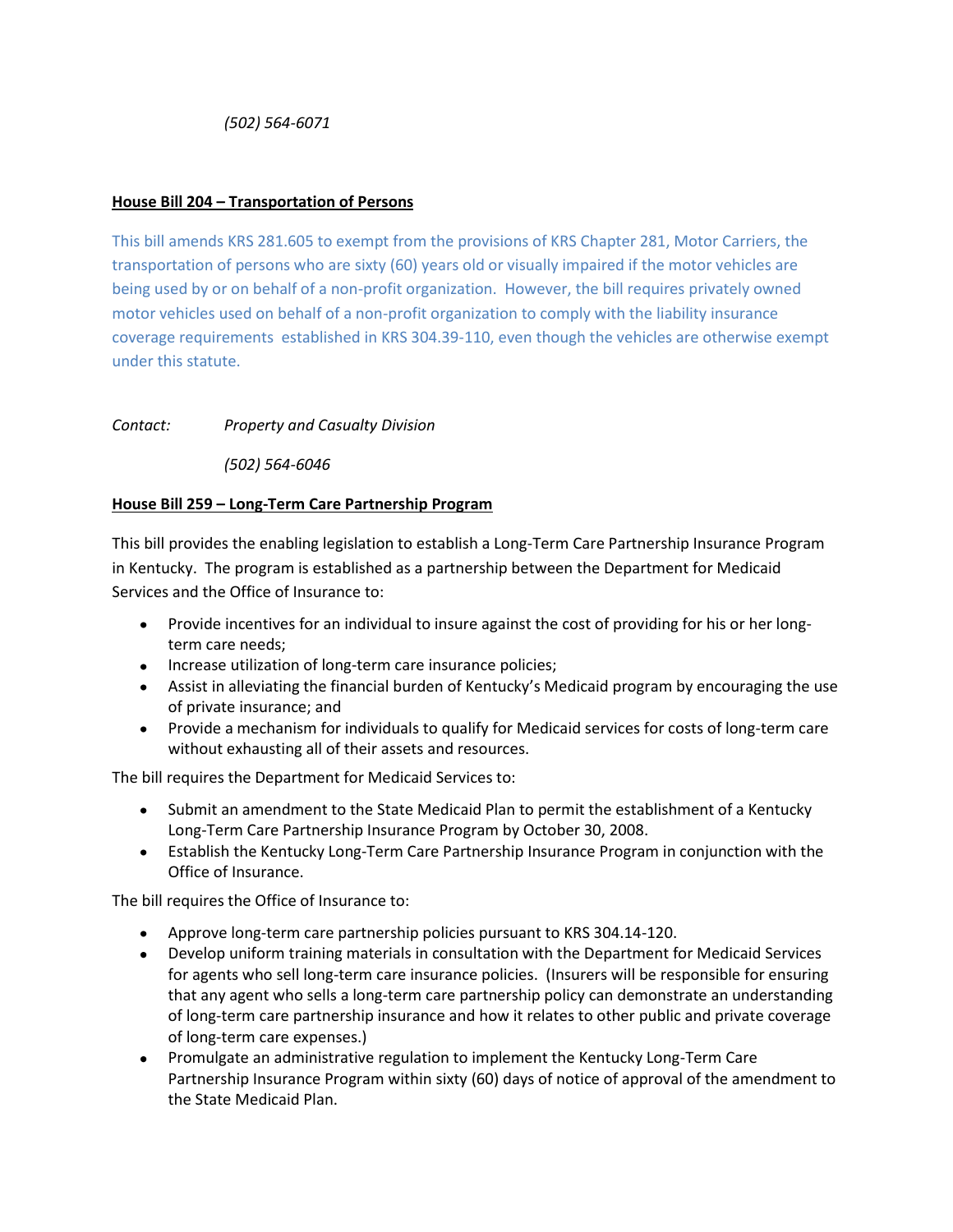- In conjunction with the Department for Medicaid Services, report to the Interim Joint Committee on Banking and Insurance and the Interim Joint Committee on Health and Welfare on the status of the program no later than September 30 of each year.
- In coordination with the Cabinet for Health and Family Services, promulgate a regulation to establish the content of a disclosure statement required to be provided to a prospective applicant outlining the requirements and benefits of a partnership policy.

*Contact: Health Insurance Policy and Managed Care Division*

*(502) 564-6088*

*Agent Licensing Division*

*(502) 564-6004*

## **House Bill 316 – Basic Health Benefit Plan Coverage of Mammograms**

This bill amends KRS 304.17A-096 to require a basic health benefit plan to insurance coverage for mammograms, as provided in KRS 304.17A-133.

*Contact: Health Insurance Policy and Managed Care Division*

*(502) 564-6088*

# **House Bill 334 – Insurance Producer Modernization**

Section 1 of this bill amends KRS 304.9-350 to:

- Clarify that an individual or business entity dually licensed as both a consultant and an agent cannot act as an agent with respect to a specific insurance transaction for which they have a written consulting contract. The prohibition against acting as an agent for that specific risk is in effect during the term of the written consulting contract and for the period of 12 months after the expiration of the contract but no less than 24 months from the inception of the contract. This prohibition also applies to an agent who has a financial or business ownership interest or affiliations with the consultant.
- Specify the information that must be included in a consultant's contract and requires a consulting contract to be retained for a minimum of five (5) years after its expiration.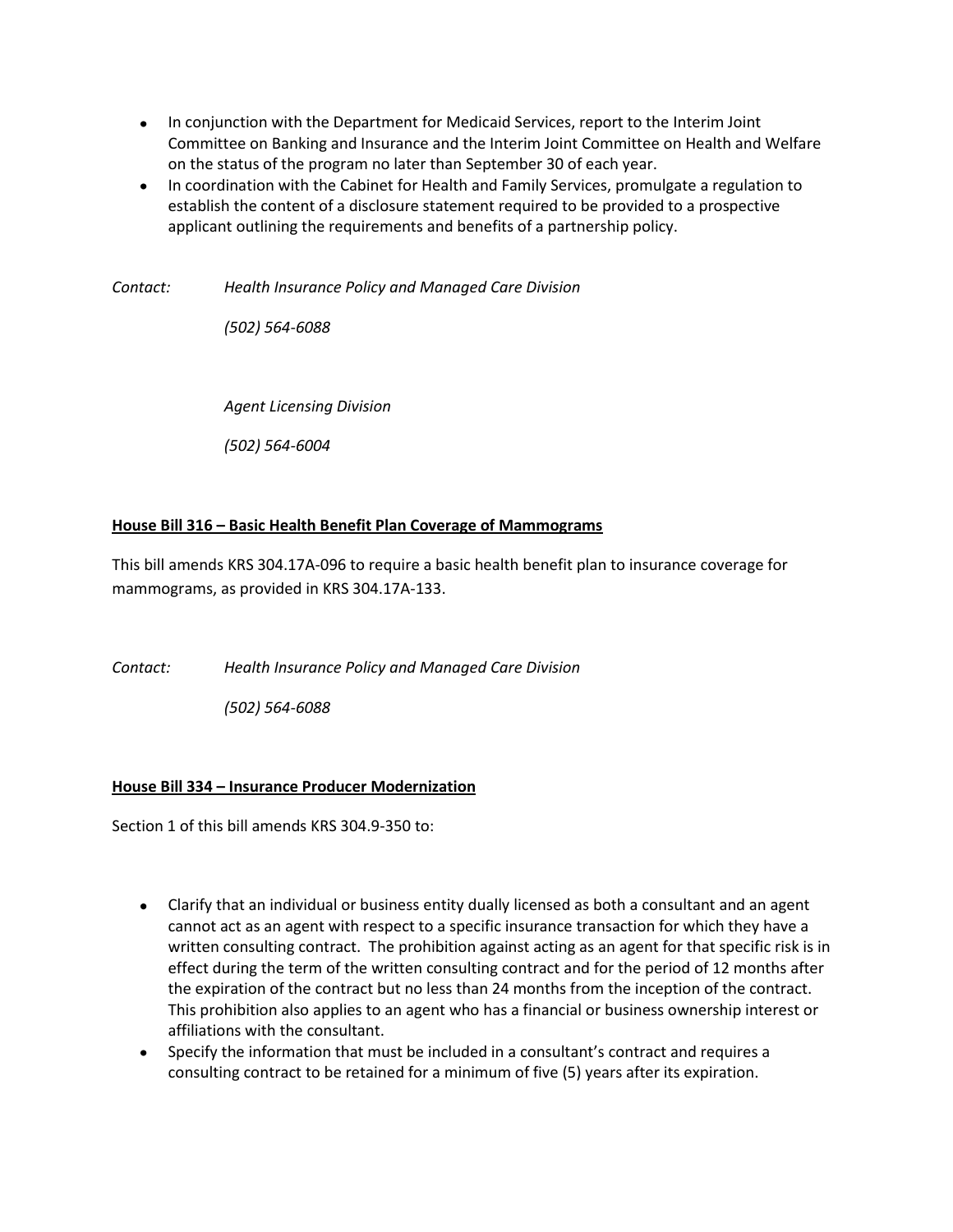Allow an agent who also holds a formal financial planning certification or designation to receive a fee for services under that designation and commission for the sale of life insurance or annuities if specific disclosures are provided to the party to be charged.

A consultant or agent found to be in violation of this section is subject to a fine in the amount of the consultant's or agent's fees or commissions associated with the sale of the product which is the subject of the violation in addition to suspension or revocation of the consultant's or agent's license.

Section 2 of this bill creates a new statute in KRS Chapter 304, Subtitle 11 to allow an agent to receive compensation from the insurer or the client for the placement of insurance and services rendered to the client. The compensation arrangement must be specified in a written disclosure agreement.

For purposes of this section, the term, "client" is specifically defined to mean the following:

- 1. For health insurance, group life insurance and ancillary employee benefits, the person meets or exceeds one of the following:
	- o Total assets of the business of at least \$25,000,000; or
	- o Total sales or revenue of at least \$25,000,000.

The person also meets or exceeds one of the following:

- o Total number of eligible employees of at least 100; or
- o Annual health and employee benefits premiums of at least \$500,000.
- 2. A person whose health benefit plan is procured through an employer-organized association as defined in KRS 304.17A-005.
- 3. For property insurance and casualty insurance, the person meets or exceeds one of the following:
	- o Total assets of the business of at least \$25,000,000; or
	- o Total sales or revenue of at least \$25,000,000.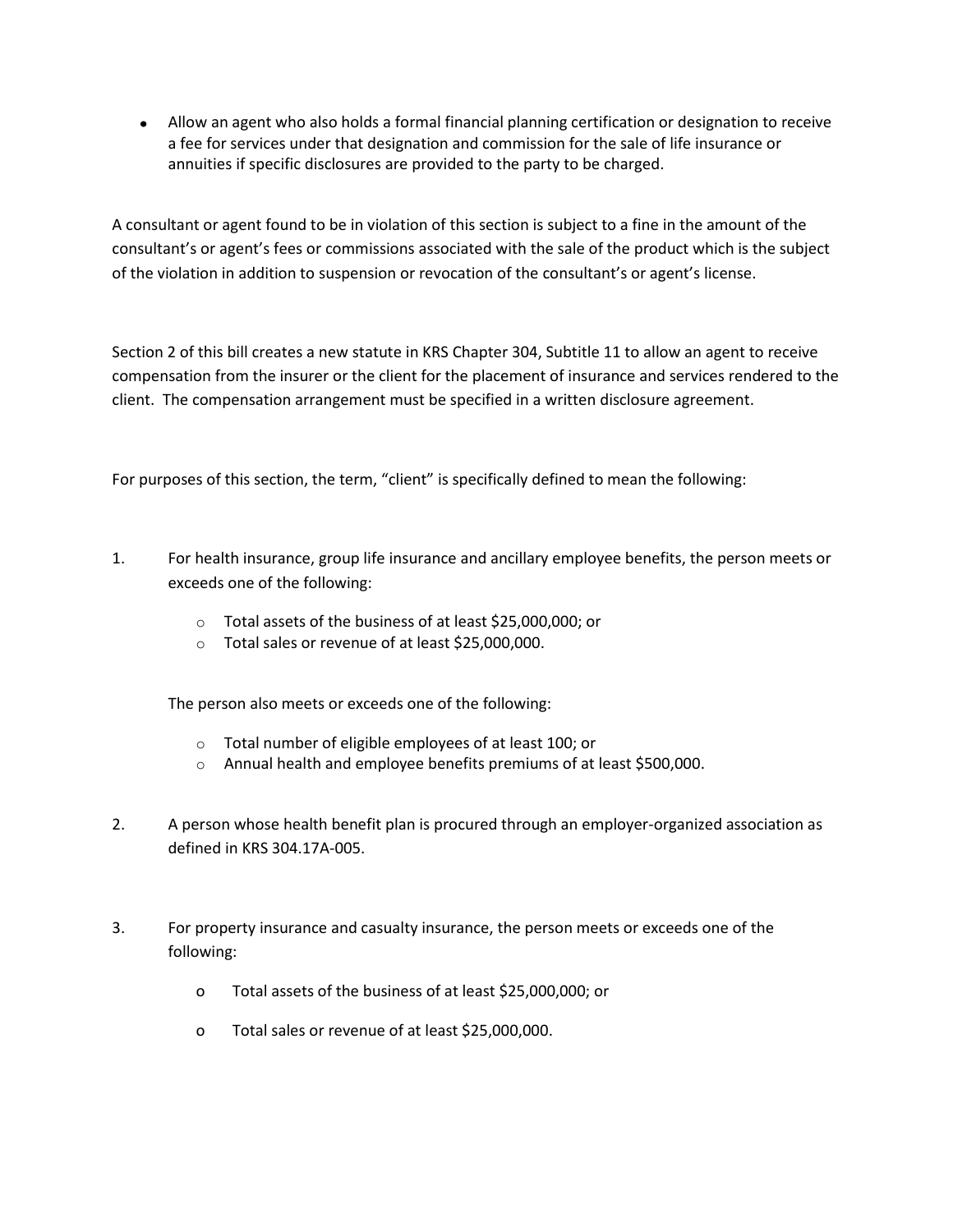The person also meets or exceeds one of the following:

- o Total number of eligible employees of at least 100; or
- o Annual property and casualty policy premiums of at least \$400,000.
- 4. A person purchasing an unbundled insurance program with:
	- o Fixed costs exceeding \$100,000; or
	- o With a deductible relative to any one line of coverage of at least \$100,000.

The provisions of this section do not apply to personal lines of insurance issued for personal or family protection.

Section 3 of this bill amends KRS 304.12-100 to exempt from Kentucky's unfair discrimination, rebating and illegal inducement laws, the furnishing of information, advice, programs or services that are intended to reduce the future cost of insurance of the policyholder or the probability of loss, assist in the efficient administration and management of a policyholder's insurance program, or assist the policyholder in complying with any state or federal law. Examples provided with the bill include, but are not limited to, the following:

- Software to administer an insured's employee benefits or risk management programs;
- Employee wellness programs;
- Risk management services;
- Loss control services; or
- Workers' compensation analysis forecasting.

*Contact: Agent Licensing Division*

*(502) 564-6004*

# **House Bill 348 – Life Settlements**

HB 348 amends Kentucky's Viatical Settlements law, KRS 304.15-700 through 304.15-725, the definitions found in KRS 304.15-020, and creates new statutes within the Insurance Code to:

Adopt many provisions of the NCOIL Life Settlements Model Law;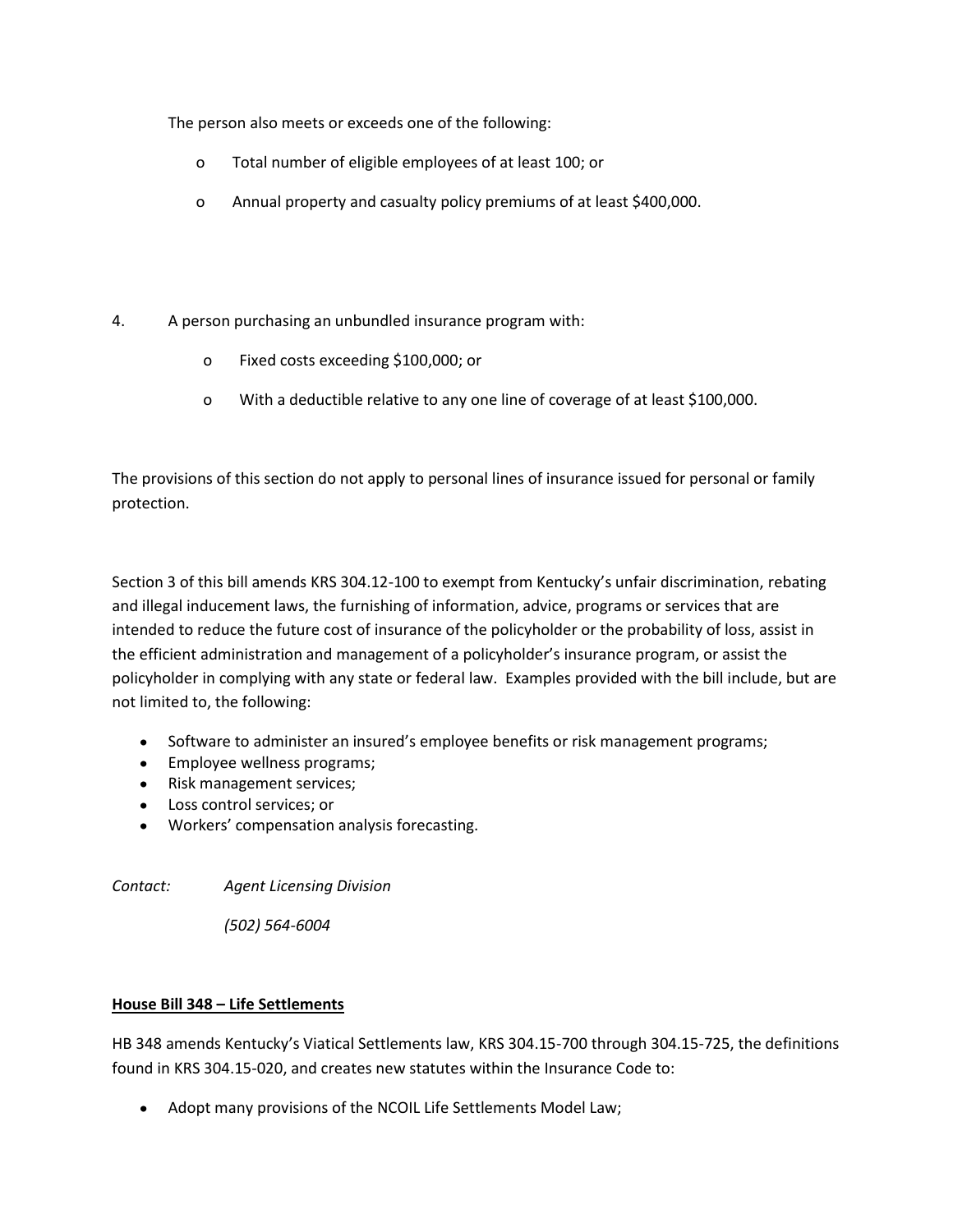- Regulate "stranger-originated life insurance" (STOLI);
- Update terminology to reference "life settlements" rather than "viatical settlements";
- Provide additional protection against trust-initiated STOLI and other schemes with regard to insurable interest.

Specifically, HB 348 includes the following amendments:

### Section 1 – Definitions (KRS 304.15-020)

• Includes new definitions for "advertisement," "financing transaction," "life expectancy," "premium finance loan," "purchaser," "settled policy," and "stranger-originated life insurance (STOLI).

### Section 2 – General Rules (KRS 304.15-700)

- Prohibits an insurer that is the subject of a life settlement contract from being responsible for any act or omission of a broker, purchaser or provider unless the insurer receives compensation for the placement of the life settlement contract from the broker, purchaser or provider.
- Prohibits an insurer from requiring the owner, insured, provider or broker to sign any form as a condition of responding to a request for verification of coverage or in connection with the settlement of a policy that has not been approved by the Office of Insurance for use in connection with life settlement contracts.

### Section 3 – Advertisements (new statute)

- Requires advertisements used by life settlement brokers or life settlement providers to comply with the Insurance Code.
- Further requires advertisements to be accurate, truthful and not misleading.
- Prohibits a person or a trust from advertising the purchase of a life insurance policy for the purpose of settling the policy and from using the words "free" or "no cost" in the advertising material.

Section 4 – Disclosures (KRS 304.15-710)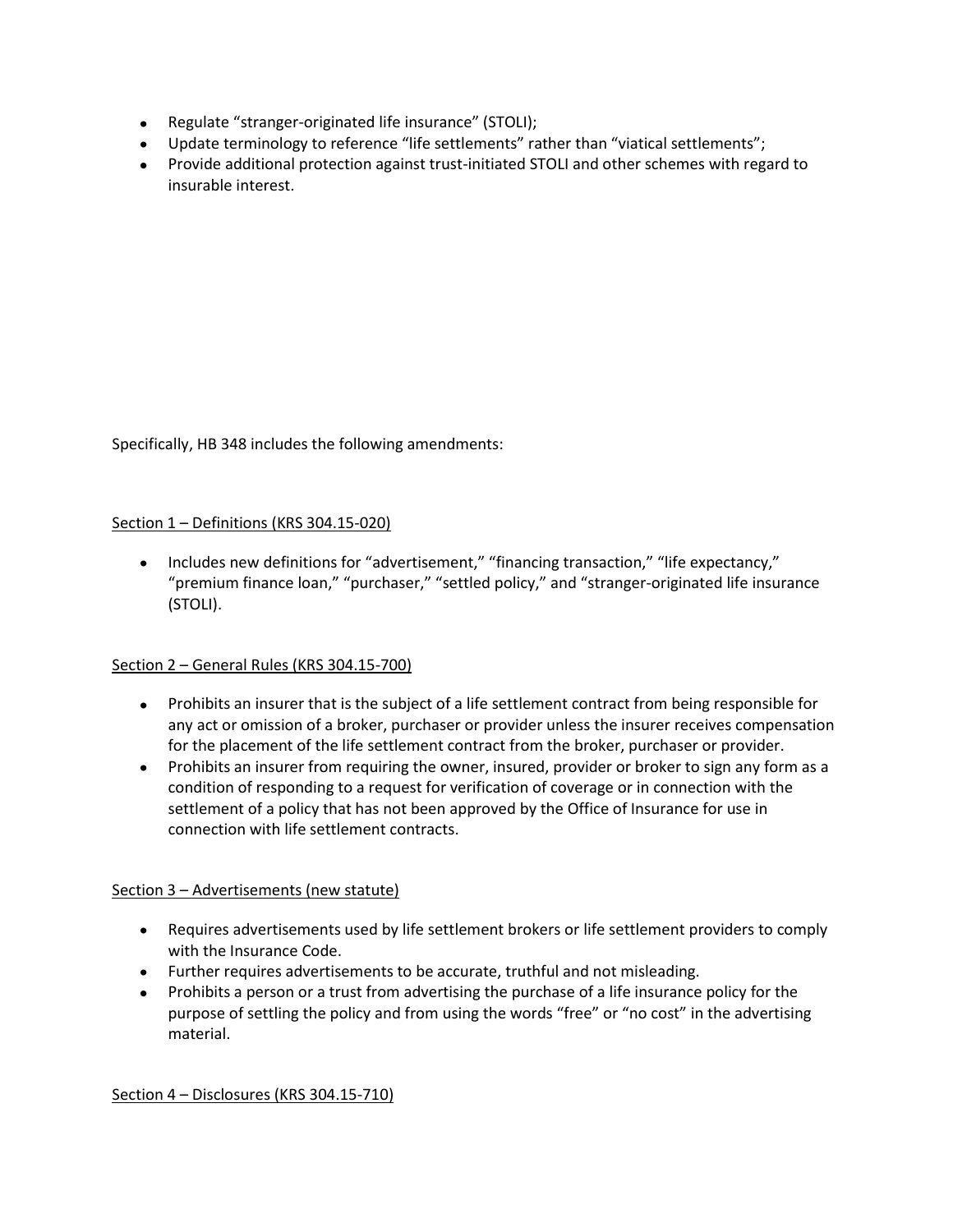- Requires a provider to provide specific disclosures in a separate written document that is signed by the owner and the provider.
- Requires those disclosures to be conspicuously displayed in a life settlement contract or a separate document furnished to the owner.
- Adds the following information to the listing of required disclosures:
	- $\circ$  The date by which the funds will be available to the owner and the transmitter of the funds;
	- $\circ$  That a consumer guide shall be delivered to owners with each application;
	- $\circ$  That applications and life settlement contracts contain a fraud statement;
	- $\circ$  That a broker represents exclusively the owner, and not the insurer or the provider, and owes a fiduciary duty to the owner including a duty to act according to the owner's instructions and in the best interests of the owner; and
	- $\circ$  The fact that a change in ownership could, in the future, limit the insured's ability to purchase future insurance on the insured's life because there is a limit to how much coverage insurers will issue on one life.
- Requires the broker to provide to the owner and the provider the following information no later than the date the life settlement contract is signed by all parties:
	- o The name, business address and telephone number of the broker;
	- $\circ$  A full, complete and accurate description of all the offers, counter-offers, acceptances and rejections relating to the proposed life settlement contract;
	- $\circ$  The name of each broker who receives compensation and the amount of compensation received by the broker;
	- $\circ$  A complete reconciliation of the gross offer or bid by the provider to the net proceeds or value to be received by the owner.

# Section 5 – Inquiries and Disclosures by Insurers About Premium Financing (new statute)

Permits an insurer to:

- Inquire in the insurance application whether the proposed owner intends to pay premiums with the assistance of financing from a lender that will use the policy as collateral to support the financing;
- Make disclosures to the applicant and insured that if the person entered into a loan agreement with the policy as collateral and if the policy does change ownership in satisfaction of the loan, that change in ownership could lead to a stranger owning an interest in the insured's life and could limit the insured's ability to purchase future insurance on the insured's life;
- Require certification from the applicant or insured that he or she has not entered into an agreement for the future sale of the policy, that the loan arrangement is sufficient to pay premiums and costs, and that the borrower has an insurable interest in the insured.

# Section 6 - Life Settlement Contracts (KRS 304.15-715)

- Prohibits an insurer from unreasonably delaying the change of ownership or beneficiary with any lawful life settlement contract;
- Requires the provider to notify the insurer within twenty (20) days after an owner executes a life settlement contract;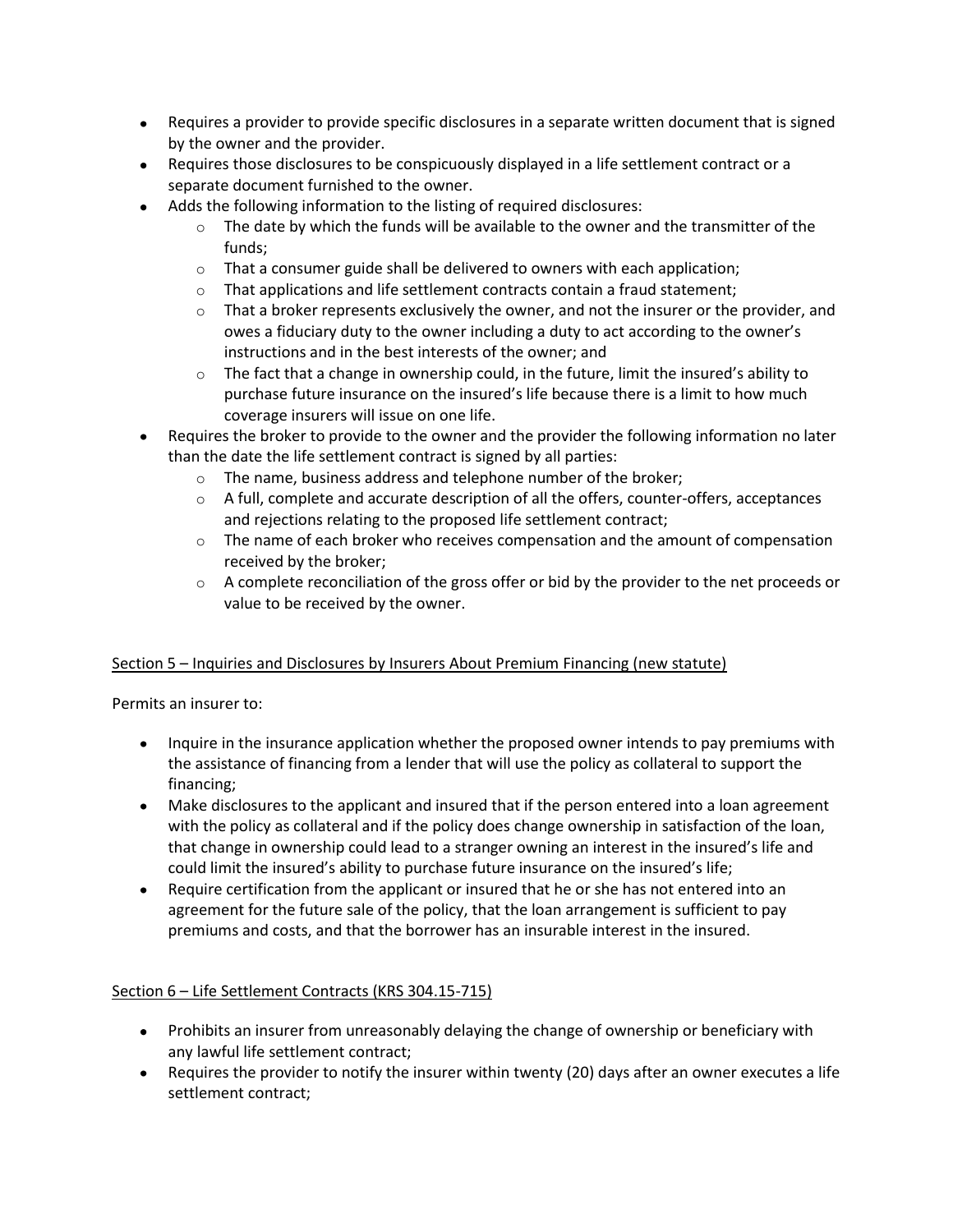- Requires a fee paid to a broker for services provided to an owner pertaining to a life settlement contract to be computed as a percentage of the offer obtained rather than the face value of the policy;
- Requires the broker to disclose to the owner anything of value paid or given to a broker which relates to a life settlement contract.

# Section 7 – Exceptions to Prohibition of Settling a Life Insurance Contract Within 2 Years After Issuance (KRS 304.15-716)

Adds the following exceptions to the prohibition of entering into a life settlement within two (2) years of issuance of a life insurance policy:

- Death of the owner's spouse;
- Divorce:
- Retirement:
- Physical or mental disability of owner;
- Bankruptcy of the owner.

## Section 8 – Unlawful Acts (KRS 304.15-717)

This section adds the following acts to those declared to be unlawful with respect to a life settlement transaction:

- Engaging in any transaction, practice or course of business if the person knows or reasonably should have known that the intent was to avoid the notice requirements in the life settlement statutes;
- Issuing, soliciting, marketing or otherwise promoting the purchase of a life insurance policy for the purpose of or with a primary emphasis on settling the policy;
- Entering into a life settlement contract on a policy that was the subject of a premium finance agreement;
- For an insurer, broker or provider, making any statement or representation in connection with the sale or financing of a life insurance policy to the effect that the insurance is free or without cost to the policyholder for any period of time unless provided in the policy;
- Knowingly entering into a life settlement contract with an owner if, in connection with the life settlement contract, anything of value will be paid to a broker or provider under common control or controlled by the provider, broker, or financing entity or related provider trust;
- $\bullet$  If an insurer,
	- $\circ$  engages in or permits any discrimination between individuals of the same class, policy amount and equal expectation of life in the rates charged for any life insurance policy or annuity contract based upon an individual's having entered into a life settlement contract or being insured under a settled policy;
	- $\circ$  makes false or misleading statements as to the business of life settlements or financing premiums due for a policy or to any owner or insured for the purpose of inducing or tending to induce the owner or insured not to enter into a life settlement contract;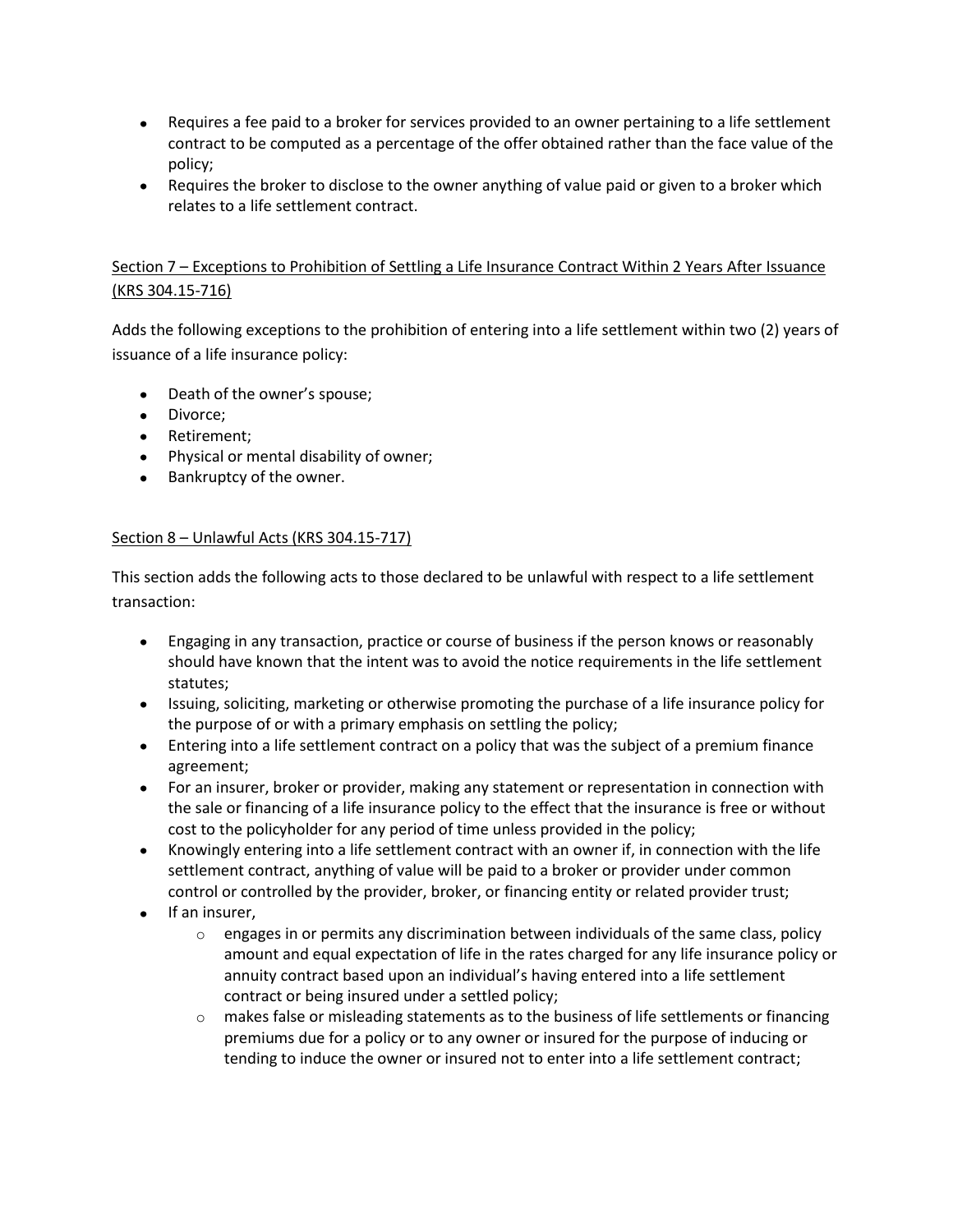$\circ$  engages in any transaction, act, practice or course of business or deals which restricts, limits or impairs in any way the lawful transfer of ownership, change of beneficiary or assignment of a policy.

## Section 9 – Reporting Requirements (new statute)

This section requires each provider to file with the Executive Director on or before March 1 of each year an annual statement. The format and content of the statement will be prescribed by the Executive Director in an administrative regulation and must include the names of the insurance companies whose policies have been settled.

## Section 10 – Insurable Interest (new statute)

Provides that it is a violation of insurable interest for any person or entity without insurable interest to

- Provide or arrange for the funding ultimately used to pay premiums on a life insurance policy;
- At policy inception, have an arrangement for a person or entity to have an ownership interest in the majority of the death benefit of that life insurance policy.

## Sections 11 – 27 – Conforming Amendments

Numerous statutes throughout the Insurance Code are amended to conform to the provisions of this bill. The primary amendments address the use of the term "life settlement" rather than "viatical settlement."

*Contact: Life Insurance Division*

*(502) 564-6071*

### **House Bill 406 Part XII – ICARE**

Part XII of HB 406 continues the Insurance Coverage Affordability and Relief to Small Employers (ICARE) Program, a four-year pilot program for small employer groups of two to 25 employees, including those who are members of an employer-organized association. All insurers that issue health benefit plans to small groups are deemed to be ICARE participating insurers.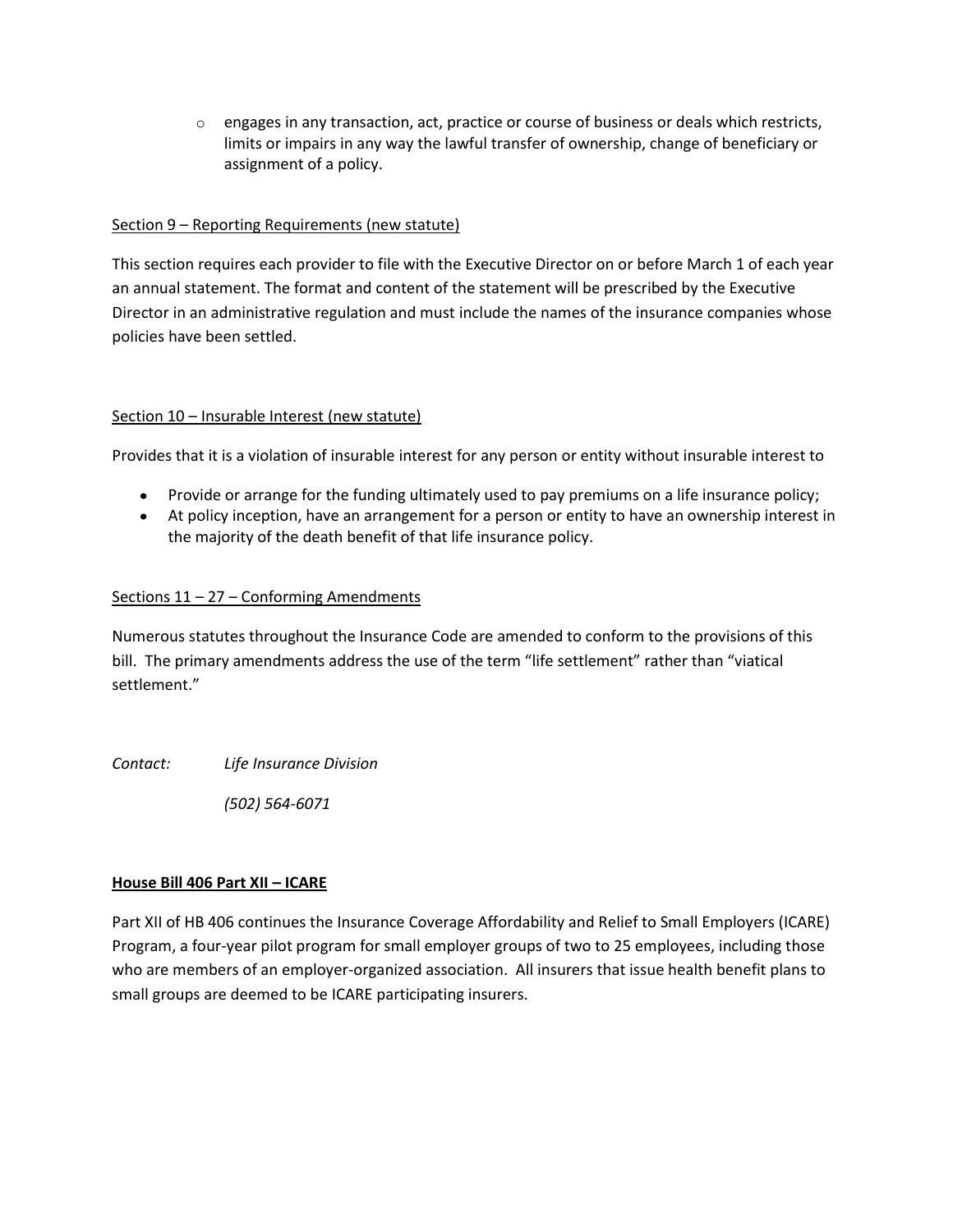The legislation creates two (2) categories of eligibility:

- 1. Employers that have not provided health insurance in the last twelve (12) months; and
- 2. Employers with at least one (1) member of the group identified as having a defined high cost condition.

In both eligibility categories, the average salary of the group, excluding the owner, can not exceed 300 percent of the Federal Poverty Level. Further, the employer must pay 50 percent of the premium cost and meet the insurer's participation requirements.

The ICARE program provides the following premium subsidy to eligible employers for qualified health benefit plans:

- For employers who were previously uninsured
	- $\circ$  Premium subsidy of \$40 per employee per month (subsidy decreases by \$10 per year over the four years of the pilot program)
	- o Qualified health benefit plans include a consumer-driven health benefit plan (HRA or HSA) or a basic health benefit plan.
- For employer groups with a high cost individual
	- o Premium subsidy of \$60 per employee per month (subsidy decreases by \$15 per year over the four years of the pilot program)
	- $\circ$  Qualified health plans include a consumer-driven health benefit plan (HRA or HSA), a basic health benefit plan or a traditional health benefit plan.

A Health Risk Assessment is required to be completed for each employee participating in ICARE to encourage prevention, early treatment and promotion of healthy behaviors. Participating insurers are required to offer a premium rate that includes a healthy lifestyle discount.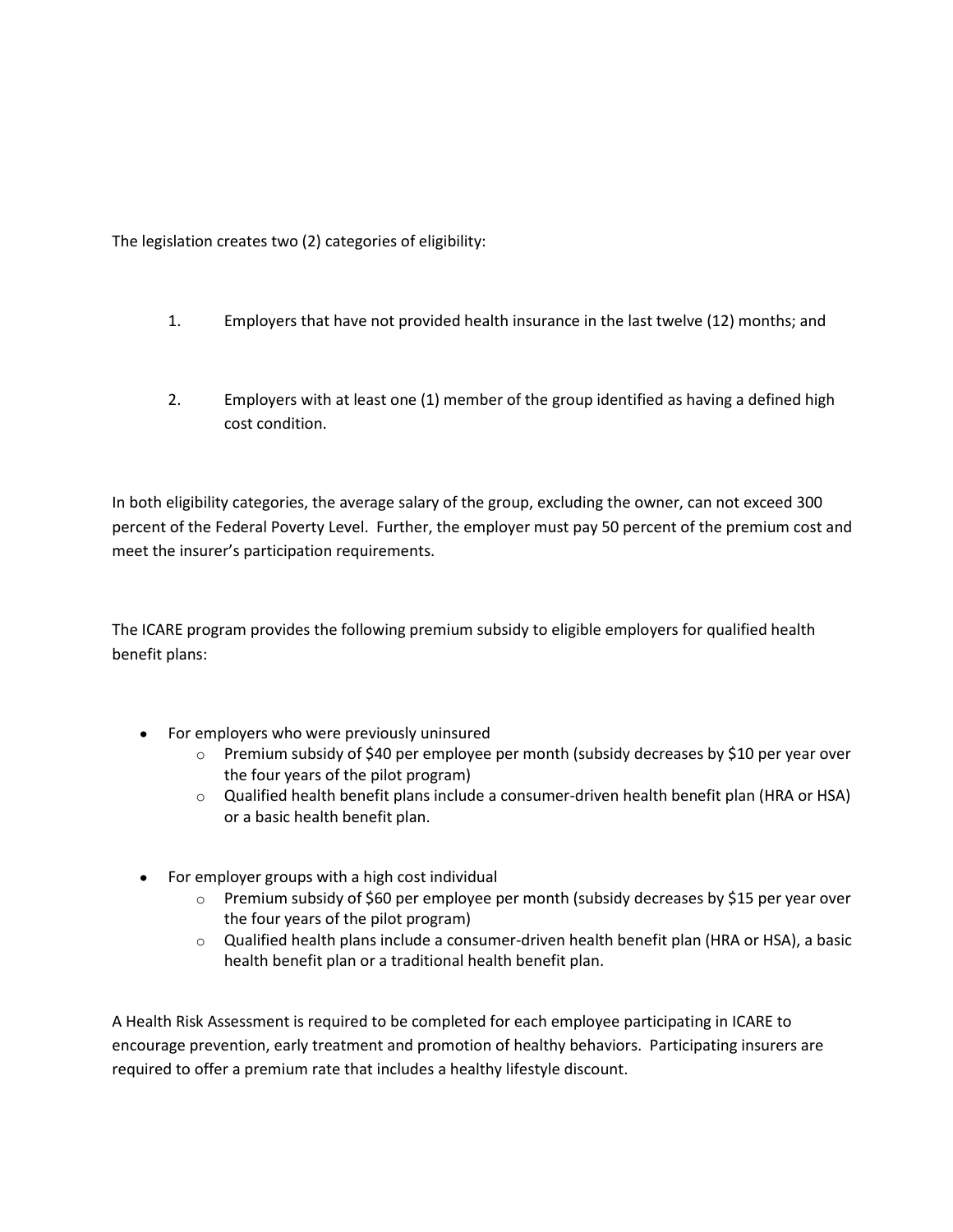In addition to the ICARE Program, Part XII of HB 406 includes the following provisions:

#### **Medicaid related**

### o **Health Insurance Premium Payment (HIPP) program disclosure**

**Requires insurers to disclose to employers the availability of the HIPP program.** The HIPP program allows the State to purchase employer sponsored commercial coverage on behalf of Medicaid eligible employees when it is financially advantageous for the state.

### o **Medicaid coordination of benefits**

- **Requires insurers to provide eligibility information to Medicaid;**
- **Ensures that Medicaid is the payor of last resort; and**
- Assesses a penalty for failing to provide information.

### **Interstate Reciprocal Health Benefit Plan Compact**

o Provides enabling language to explore the creation of an interstate compact with neighboring states for health benefit plan product and rate approval.

#### **Transparency**

- o Amends existing statute in order to promote timely, electronically accessible information available to consumers related to health care cost, quality and outcomes;
- o Provides better direction and better defined access as to what information is made available to consumers via the Cabinet for Health and Family Services, regarding:
	- **P** Cost;
	- **2 Quality**; and
	- **D** Outcomes for hospitals and ambulatory surgery centers;
- o Requires use of nationally endorsed quality indicators for purposes of making comparative information available between hospitals in both urban and rural areas;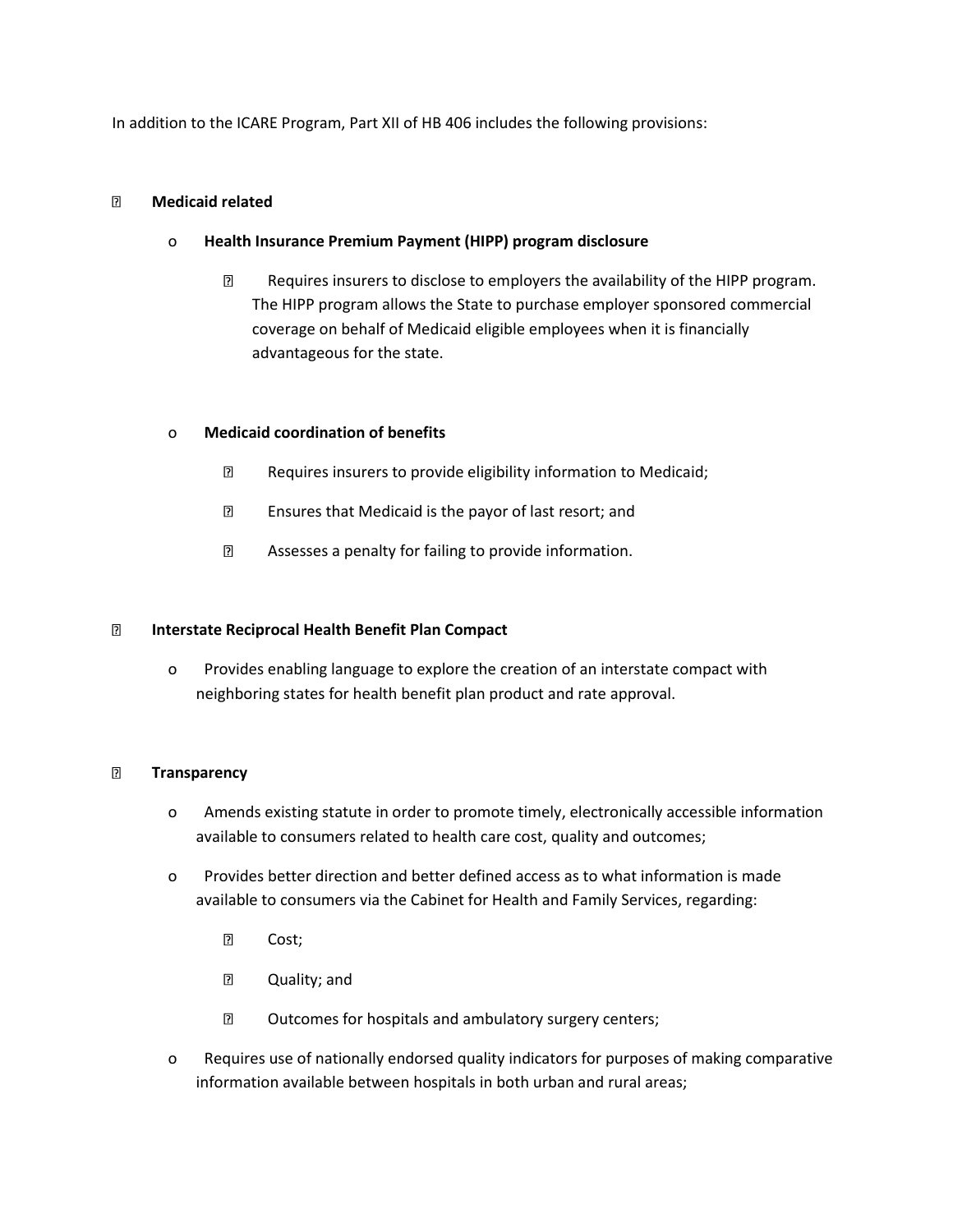- o Enhances the data reporting requirements of hospitals and ambulatory care centers; and
- o Sets forth requirements for standards for protection of information (HIPAA).

#### **Prompt pay**

- o Amends the interest rate for payment of late claims to 12 percent annually for claims paid between one (1) and 30 days late and 14 percent annually for claims over 31 days late; and
- o Updates requirement for acknowledgement to allow reasonableness for determination of claims status.

*Contact: ICARE Program*

*(502) 573-1029*

#### **House Bill 440 – Provider Credentialing; Dependent Coverage**

#### Section 1 – Definitions (new statute in KRS 304, Subtitle 17A)

This section defines the following terms related to provider credentialing:

**MApplicant** 

Enrollee

Managed care plan

Nonparticipating provider

#### Section 2 – Credentialing and Payment (new statute in KRS 304, Subtitle 17A)

This section requires an insurer issuing a managed care plan to notify an applicant of its credentialing decision within ninety (90) days of a properly submitted application containing all information required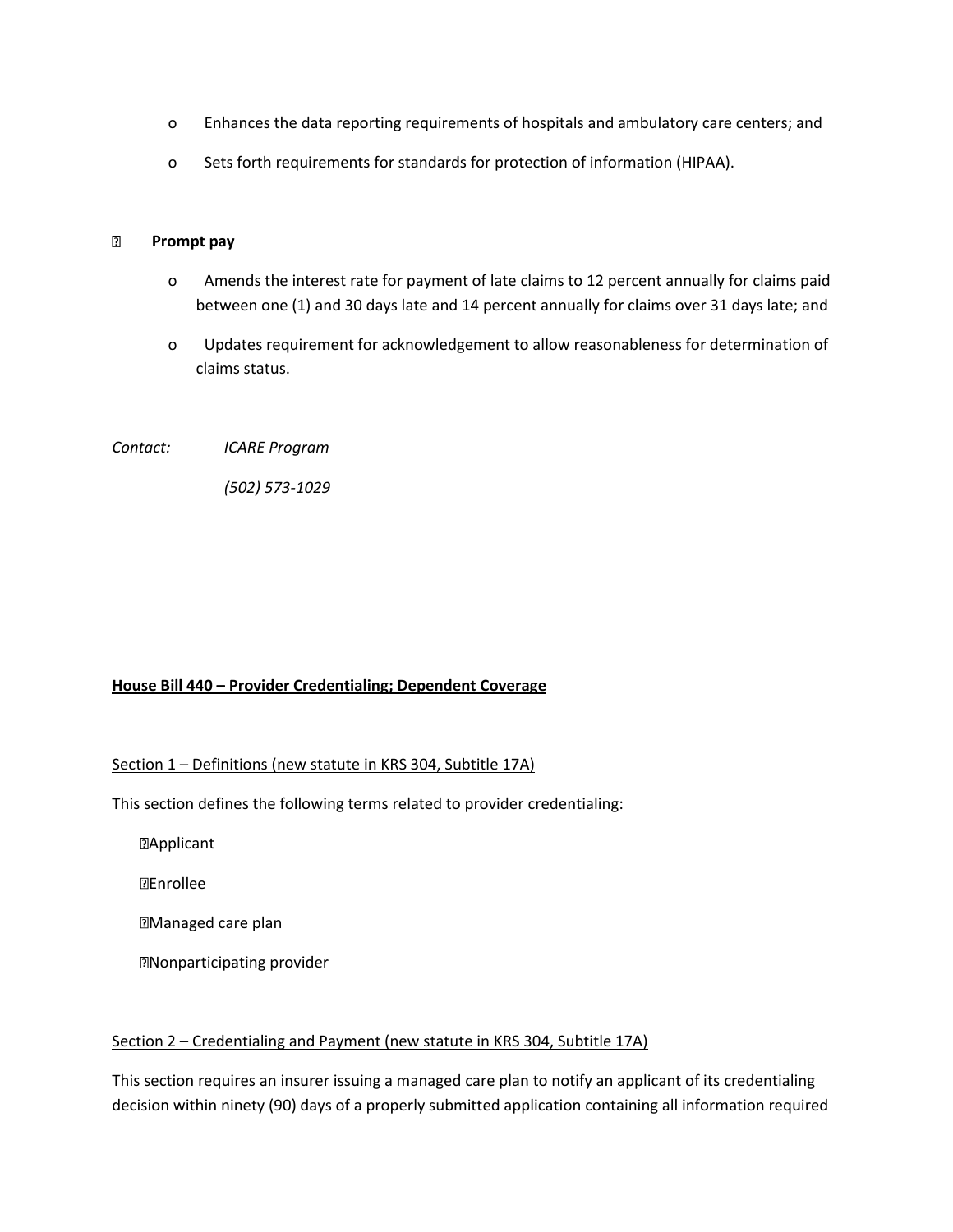by the most recent version of the Council for Affordable Healthcare credentialing form. Insurers are permitted to require information beyond the information required in the credentialing form in order to make a determination regarding the application.

Following credentialing and upon the applicant's signing of a contract with the managed care plan, the insurer shall pay the applicant for services rendered during the credentialing process as a participating provider. Applicants who are denied credentialing shall be reimbursed as a non-participating provider if the enrollee's plan provides for out-of-network benefits.

## Section 3 – Payment Information (new statute in KRS 304, Subtitle 17A

Section 3 requires insurers issuing managed care plans:

- To provide, upon request of a health care provider, payment or fee schedules or other information to enable the provider to determine the manner and amount of payments for services prior to final execution of the contract or renewal of the contract if the payment or fee schedule has changed. The information given to the provider must include a description of process and factors that may affect the actual payment, including copayments, coinsurance, deductibles, risk sharing arrangements and liability of third parties. This information may be made available electronically or through a Web site.
- To provide, upon request of a health care provider, an explanation of the methodology used to determine actual payment for procedures frequently performed by the provider if the actual payment for the procedures cannot b ascertained from the fee schedule or other information. The methodology disclosure shall include:
	- **The name of any relative value system**
	- **EXECUTE:** The version, edition, or publication date of the relative value system; and
	- Any applicable conversion or geographic factor.

This information may be made available electronically or through a Web site.

Providers receiving payment of fee schedules are required to maintain the confidentiality of this proprietary information.

### Section 4 – Material Changes to Provider Agreements (new statute in KRS 304, Subtitle 17A)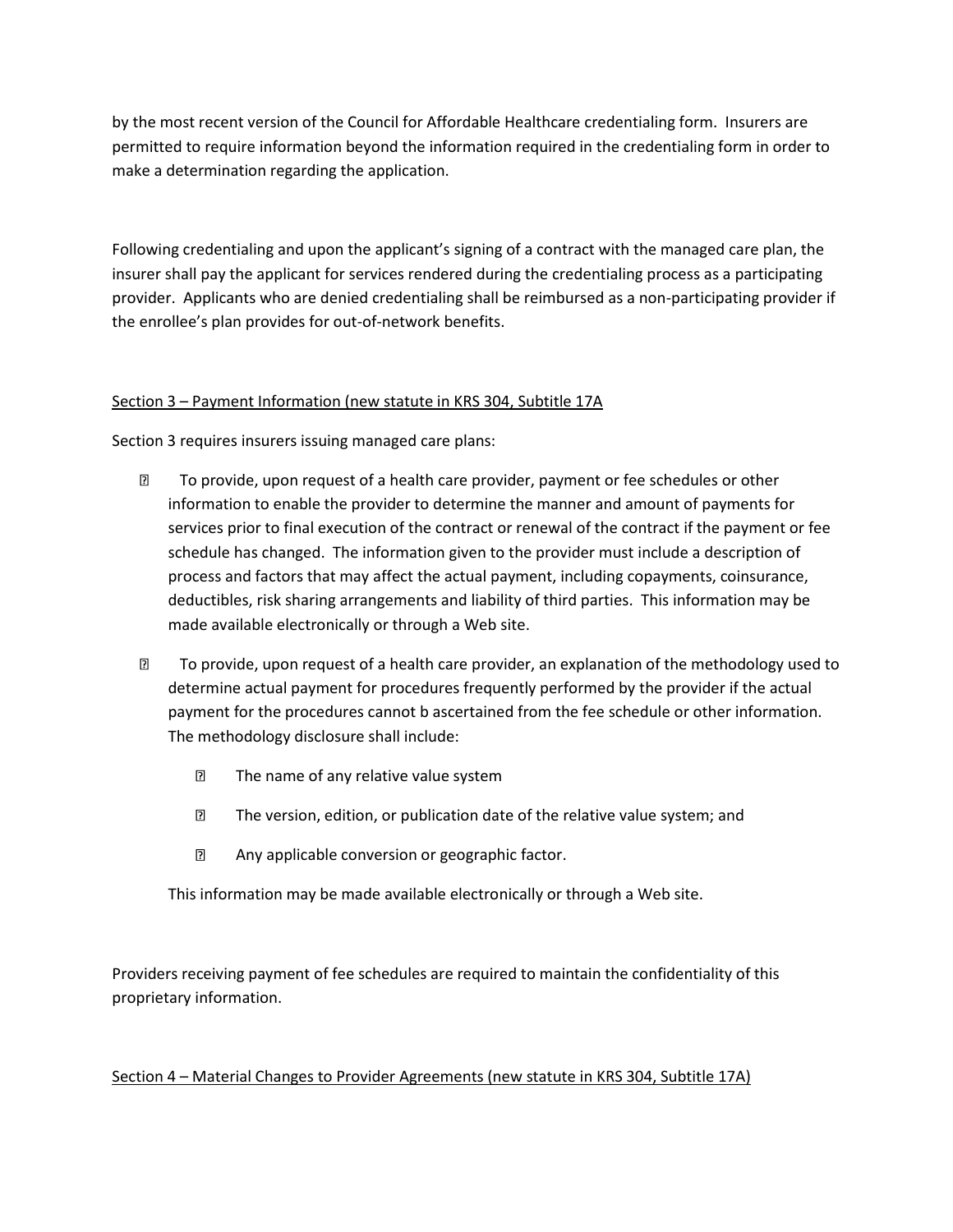With regard to a material change to an existing provider agreement,

- An insurer is required to provide ninety (90) days written notice of the material change to a participating provider. The notice must include a description of the material change and a statement that the participating provider has the option to withdraw from the agreement prior to the material change becoming effective.
- If a participating provider opts to withdraw from an agreement after receipt of a notice of a material change, the provider is required to send written notice of withdrawal to the insurers no later than forty-five (45) days prior to the effective date of the material change.

# Sections 5 and 6 – Conforming Amendments to KRS 304.17A-254, 304.17A-527

Sections 4 and 5 incorporate the requirements of this bill into existing statutes within the Insurance Code.

## Section 7 – Unfair Claims Settlement Practices (KRS 304.12-230)

This section makes it an unfair claims settlement practice for an insurer to fail to comply with:

- The provisions of KRS 304.17A-714 when collecting claim overpayments from providers;
- The provisions of KRS 304.17A-708 on resolution of payment errors and retroactive denial of claims.

### Section 8 – Dependent Coverage (new statute in KRS 304, Subtitle 17A)

This section requires group health benefit plans which provide dependent benefits to offer the master policyholder two options to purchase coverage for an unmarried dependent child:

- Coverage until age 19 and coverage to unmarried children from 19 25 years of age who are full-time students;
- **2** Coverage until age 25.

The offer must include a disclaimer that selecting either option may have tax implications.

### Section 9 – Dependent Coverage (KRS 304.17-310)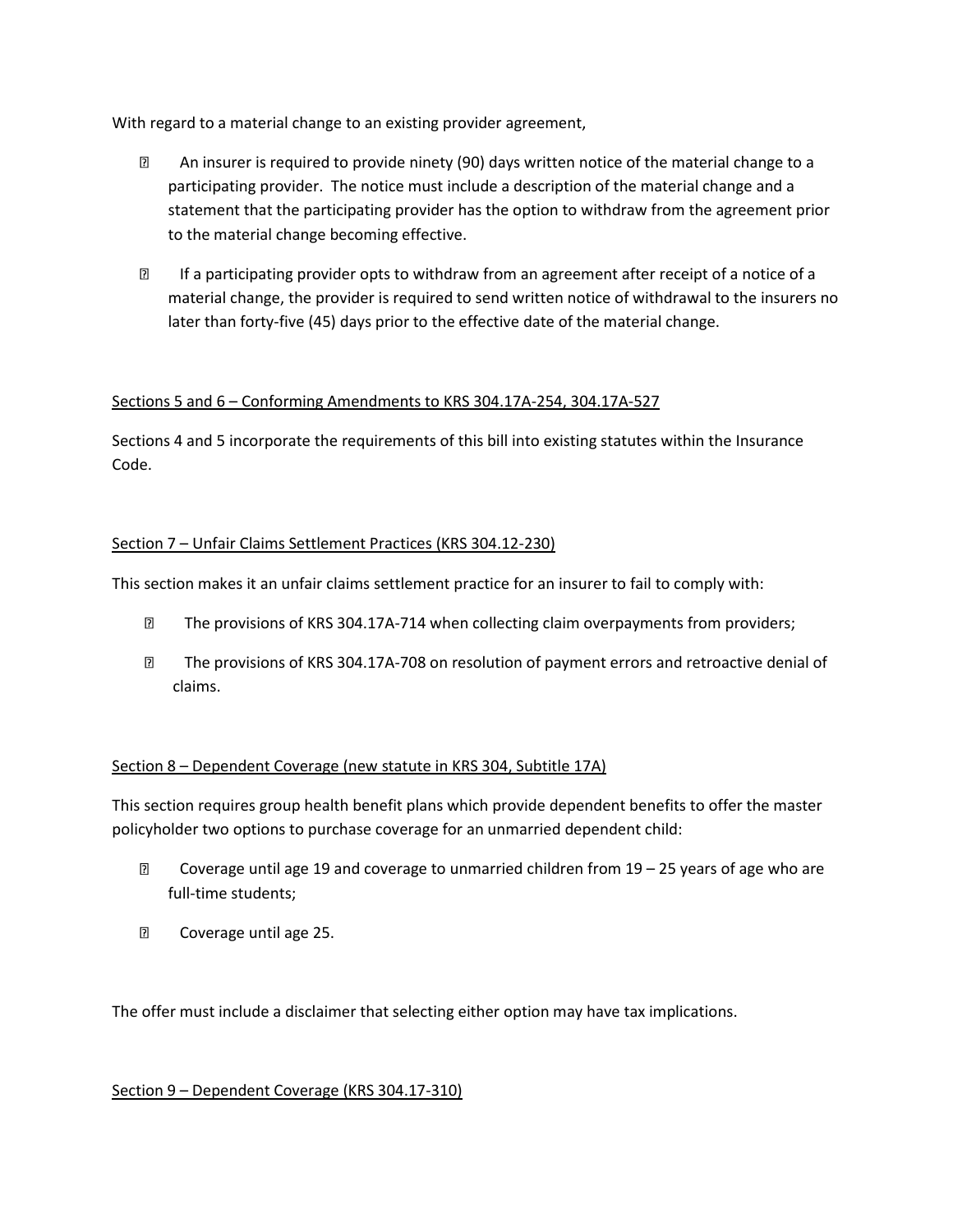This section amends an existing statute to require insurers offering family expense health insurance to offer the applicant the option to purchase coverage for unmarried dependent children until age 25.

*Contact: Health Insurance Policy and Managed Care Division*

*(502) 564-6088*

## **House Bill 524 – Local Government Premium Tax**

### Section 1 - Definitions

This section defines the terms, "local government," "risk location system or program" and "tax period."

# Section 2 – Administrative Procedures for Amended Returns, Assessments by Local Governments and Refund Requests from Policyholders

Section 2 of this bill creates a new statute in KRS 91A to establish the sole and exclusive method for the filing of amended returns and requests or assessments by any insurance company, local government or policyholder for nonpayment, underpayment or overpayment of local government premium taxes. Specifically, these sections require the following:

# **Statute of Limitations**

- The statute of limitations for the 2009 tax year and forward is changed from five years to two years.
- The two-year period begins on the due date of the annual reconciliation, March 31 of each year.
- Exceptions to this statute of limitation are established for fraudulent returns and for litigation pending on the effective date of the Act, July 15, 2008.

### **Process for Filing an Amended Premium Tax Return by Insurance Companies**

- Requires a refund or credit by an insurance company to be made by mailing an amended return and supporting documentation to the local government to which the tax was paid.
- Specifies that a complete refund request includes the amended return and supporting documentation including:
	- $\circ$  Location of the risk by street address or another appropriate identifier of the physical location;
	- o Amount of the erroneous payment;
	- o Premium charged;
	- o Amount of tax actually collected;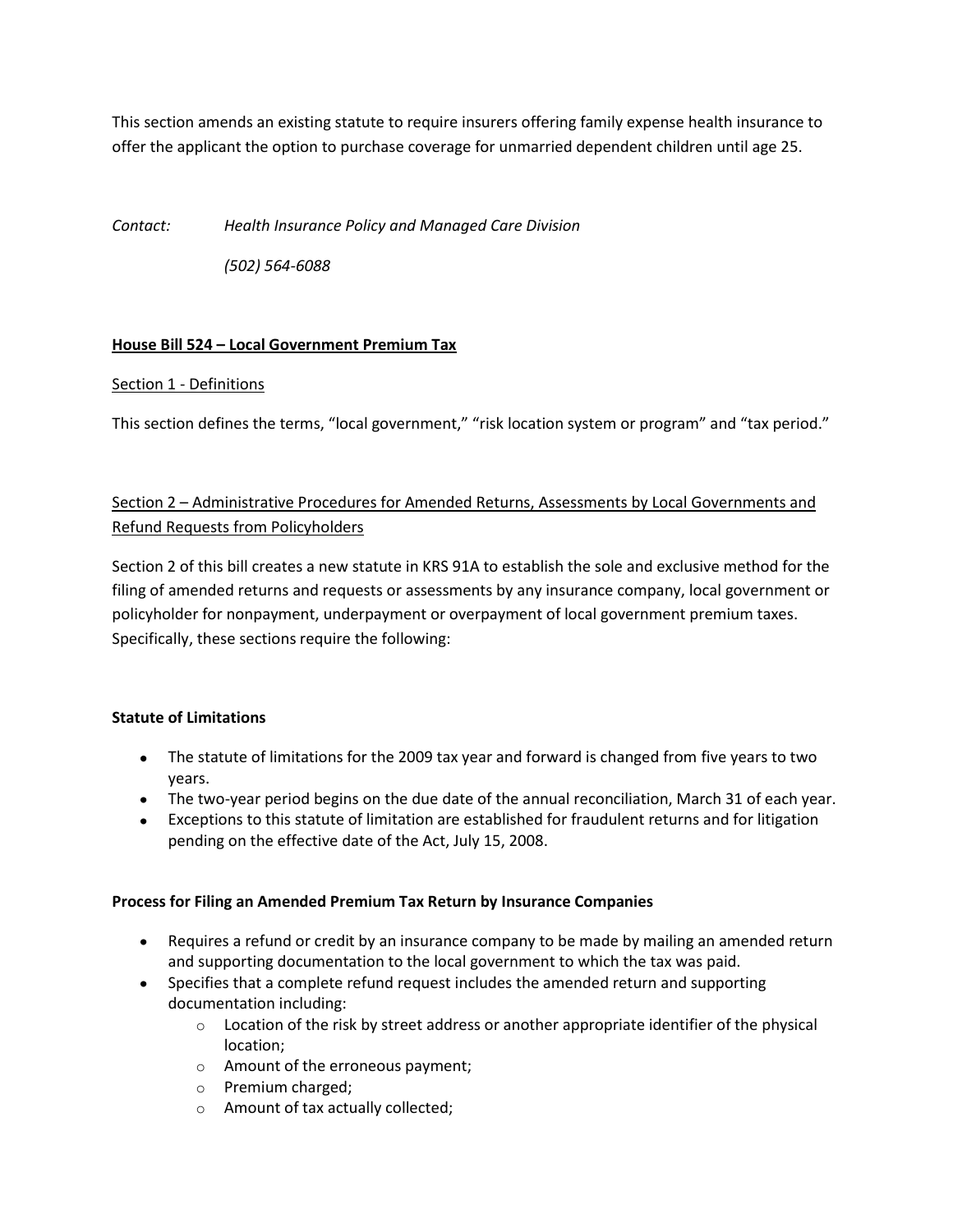- o Type of risk insured;
- o Period the policy was in force during the taxable year.
- For tax periods beginning in 2010, local governments may assess a 10 percent penalty on refund requests if the insurance company can not produce proof that it used a risk location system verified by the Office of Insurance.
- If a local government fails to accept the complete amended return or refuses to issue the refund request within 90 days of receipt, the insurance company may appeal to the Office of Insurance within 30 days. An appeal must be sent by certified mail to the Office of Insurance.
- The Office of Insurance must issue a final order that the request for refund or credit is or is not warranted in whole or in part within 60 days of receipt of the completed application. One 30 day extension may be granted for issuance of the order.
- An insurance company is prohibited from applying a credit to taxes imposed without a written agreement from the local government or an order from the Office of Insurance.

# **Process for Filing Refund Requests by Policyholders**

- Requires a request for a refund or a credit for an overpayment by a policyholder to be made by mailing the request to the insurance company to which the tax was paid.
- Specifies that the request must include the following:
	- o Address of the location of the risk insured;
	- $\circ$  Amount of the overpayment of the tax that was erroneously paid;
	- o Dates of coverage;
	- o Amount of tax that was paid;
	- o Type of risk insured.
- If an insurance company fails to make payment or grant credit within 90 days of receipt of the request, the policyholder may appeal to the Office of Insurance within 30 days. An appeal must be sent by certified mail to the Office of Insurance.
- The Office of Insurance must issue a final order that the request for refund or credit is or is not warranted in whole or in part within 60 days of receipt of the completed application. One 30 day extension may be granted for issuance of the order.

### **Process for Assessments of Additional Tax by a Local Government**

- Requires a local government to request the Office of Insurance to conduct an audit if it believes that a tax has not been paid or has been underpaid.
- Allows the local government to assess the insurance company based upon the finding of the audit.
- Specifies that a notice of assessment include the following:
	- o Total amount of payment due;
	- o The geographic area affected;
	- o The applicable license fee or tax rate.
- In response to a notice of assessment, requires the insurance company to pay the assessment in full or file an appeal of the audit and the assessment within 90 days of receipt. An appeal must be sent by certified mail to the Office of Insurance.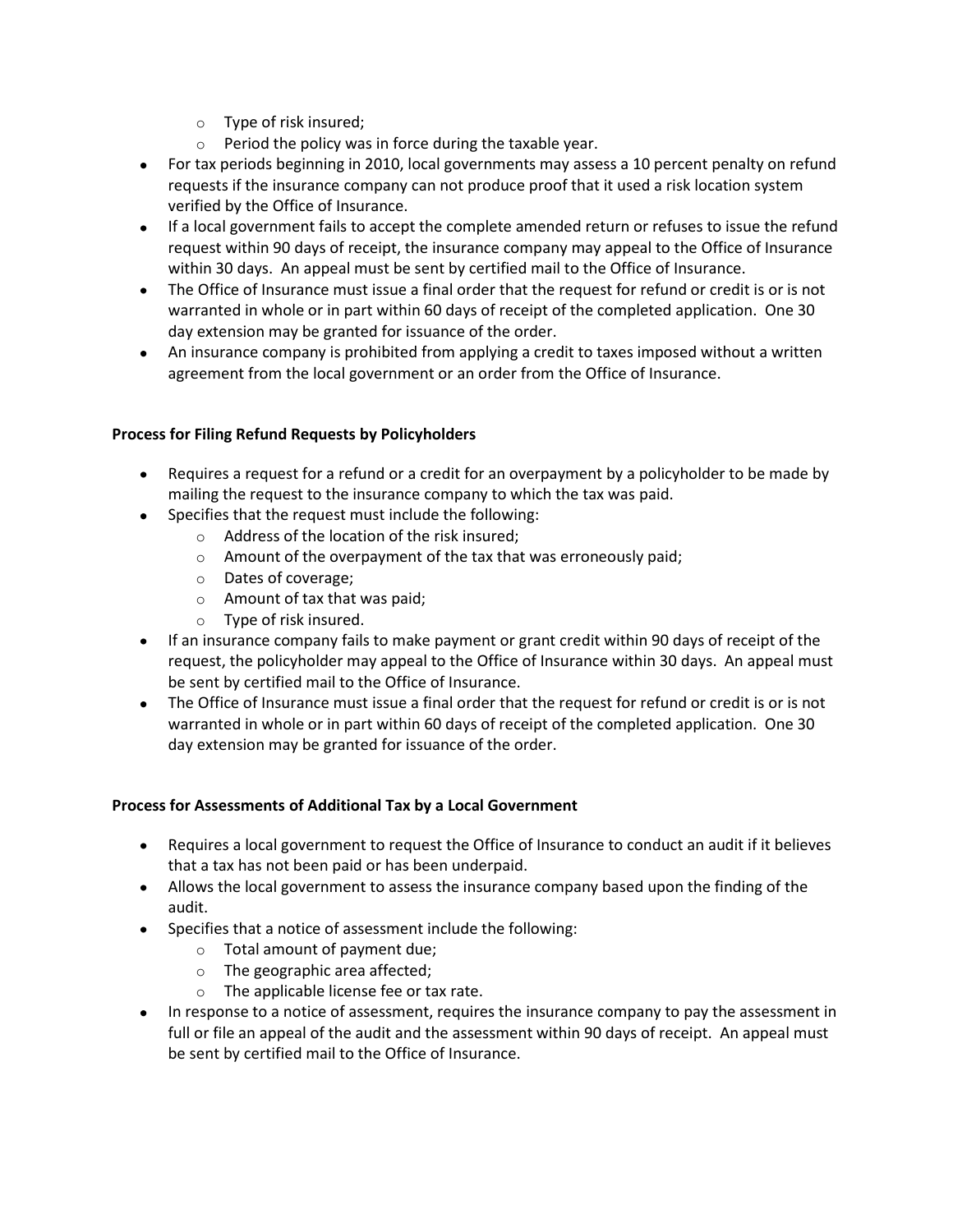- The Office of Insurance must issue a final order on the findings of the audit and a determination that the assessment is or is not warranted in whole or in part within 60 days of receipt of the completed application. One 30 day extension may be granted for issuance of the order.
- Either the insurance company or the local government may appeal the order of the Office of Insurance within 60 days.
- If the insurer fails to respond to the notice of assessment within the statutory 90-day time frame, the local government may file the notice of assessment with the Office of Insurance within 30 days. Within 30 days of receipt of a notice of assessment, the Office of Insurance shall issue an order to the insurance company to pay the assessment and additional penalties.
- Any refund or credit received by an insurance company that passed the tax on to the policyholder and that is not owed to another local government is required to be refunded to the policyholder.
	- $\circ$  The refund must be paid by the insurance company within 90 days of receipt and must include any collection fee retained by the insurance company for administration of the tax.
	- $\circ$  Beginning in 2010, the refund must also include a penalty fee of 10 percent of the total amount of the refund if the insurance company is unable to produce proof of the use of a risk location system verified by the Office of Insurance.

# **Confidentiality**

- Information on specific policies and policyholders provided to local governments shall be considered confidential and propriety information and not disclosed or subject to the Open Records Act.
- Proprietary information provided to a local government is required to be destroyed in an irreversible, secure and confidential manner once it is no longer needed for compliance purposes.
- Violations of this section shall result in civil and criminal penalties for improper disclosure.

# Section 3 – Verification of Risk Location Systems

- This section requires the Office of Insurance to establish criteria for the verification of risk location systems and programs by January 1, 2009. The criteria must require risk location systems to utilize the municipal and county boundary data available from the Commonwealth Office of Technology and based upon filings with the Secretary of State.
- Vendors or insurance companies seeking verification of software are required to file an application and a \$2,500 application fee with the Office of Insurance.
- The Office of Insurance is required to test the risk location system to determine whether it meets the established criteria for verification.

# Section 4 – Local Premium Tax Advisory Council

Requires the establishment of an eight-member council, chaired by the Executive Director of the Office of Insurance, to provide advice and expertise on the imposition, administration and collection of local government premium taxes.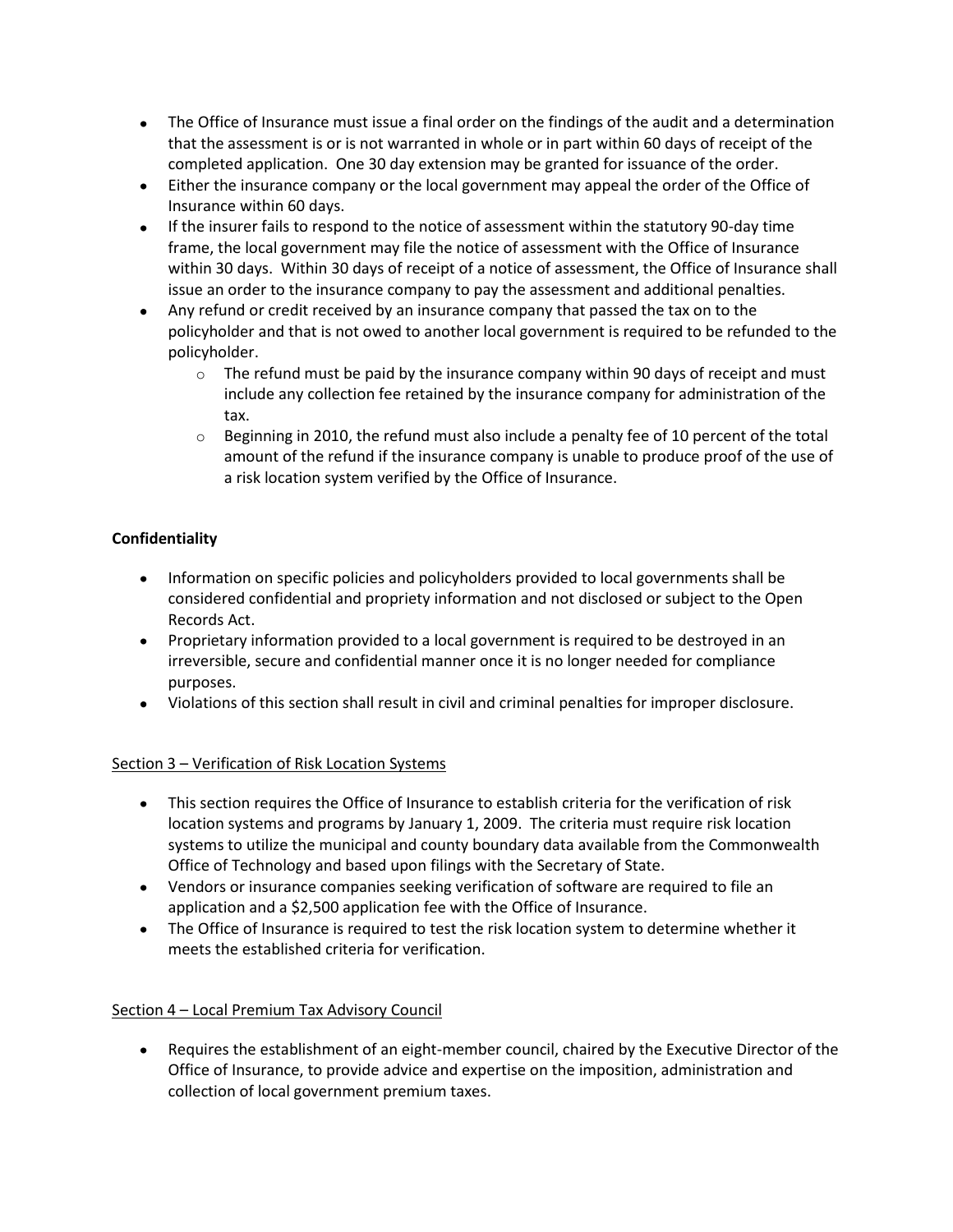- Membership includes:
	- o Two city government representatives
	- o Two county government representatives
	- o One independent insurance agent
	- o One representative of a domestic insurance company
	- o One representative of a foreign insurance company
	- o One representative of an insurance trade association
- The duties of the council include:
	- o Making recommendations on needed legislative changes
	- o Providing comments on needed regulatory reforms
	- $\circ$  Providing information and assistance to insurance companies and local governments regarding procedures and practices related to compliance
	- $\circ$  Reviewing the criteria for verification of risk location systems or programs and making recommendations for updating and improving the criteria

#### Sections 5 and 6 – Conforming Amendments

These sections provide conforming amendments to KRS 91A.080 and KRS 304.10-180.

### Section 7 – Notice Requirements

- Beginning December 31, 2008, requires insurance companies to include the amount of the local government tax charged and the name of the taxing jurisdiction on renewal certificates or billings
- Before December 31, 2008, requires insurance companies to send a one-time notification to current policyholders regarding their rights under the legislation. The notice can be sent separately or as an additional item with statements, billings or other notices.
- Requires the Office of Insurance to promulgate a regulation setting forth the text of the notice.
- Requires insurance companies to provide a policyholder with information on the procedural  $\bullet$ requirements for requesting a refund or a credit within 30 days of a request.

*Contact: Consumer Protection & Education Division*

*(502) 564-6034*

### **House Bill 551 – Pharmacy Claims Payment**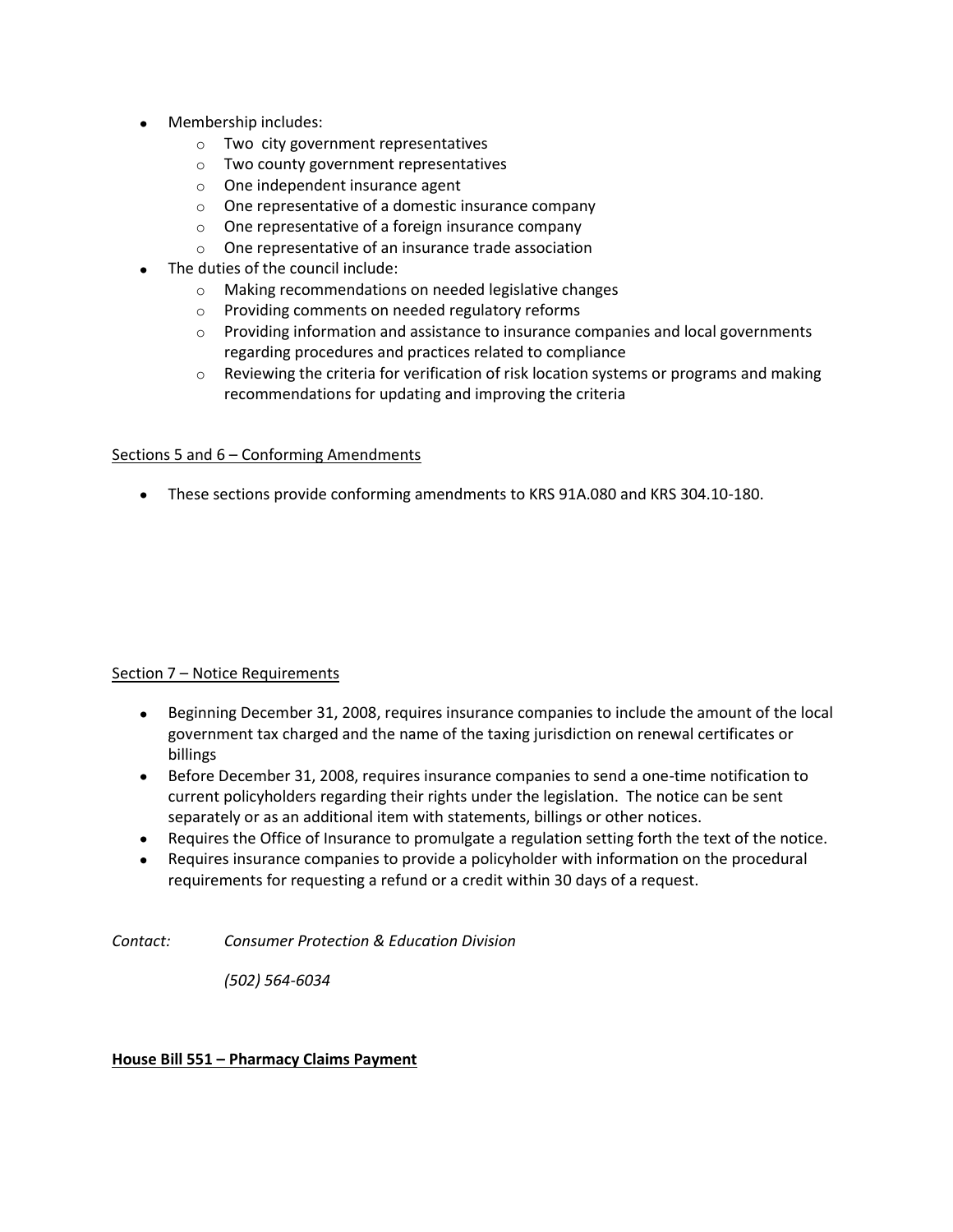This bill creates a new statute within KRS 304.17A-700 to 304.17A-730, Kentucky's prompt payment law, to require

- Any contract between an insurer and a pharmacy benefits manager that requires clean claims to be submitted electronically to provide for electronic payment of claims if electronic payment is requested by the provider;
- Any contract between an insurer and a participating provider that requires clean claims to be submitted electronically to provide for electronic payment of claims if electronic payment is requested by the provider.

This bill applies to contracts entered into, amended, extended or renewed on or after January 1, 2009.

*Contact: Health Insurance Policy and Managed Care Division*

*(502) 564-6088*

### **House Bill 577 – Military Sales Practices**

This bill provides the enabling language to allow the Office of Insurance to adopt the National Association of Insurance Commissioners (NAIC) Military Sale Practices Model Regulation in accordance with the federal Military Personnel Financial Services Protection Act.

*Contact: Life Insurance Division*

*(502) 564-6071*

### **House Bill 590 – Insurance Examinations; Advertisements for Free Insurance**

#### **Model Examination Law**

This bill adopts the National Association of Insurance Commissioners (NAIC) Model Examination Law. Specifically, this bill provides for the following:

- Adds a new definition of "examination workpaper";
- Requires the executive director to consider the results of financial statement analyses and ratios, changes in management or ownership, actuarial opinions, reports of independent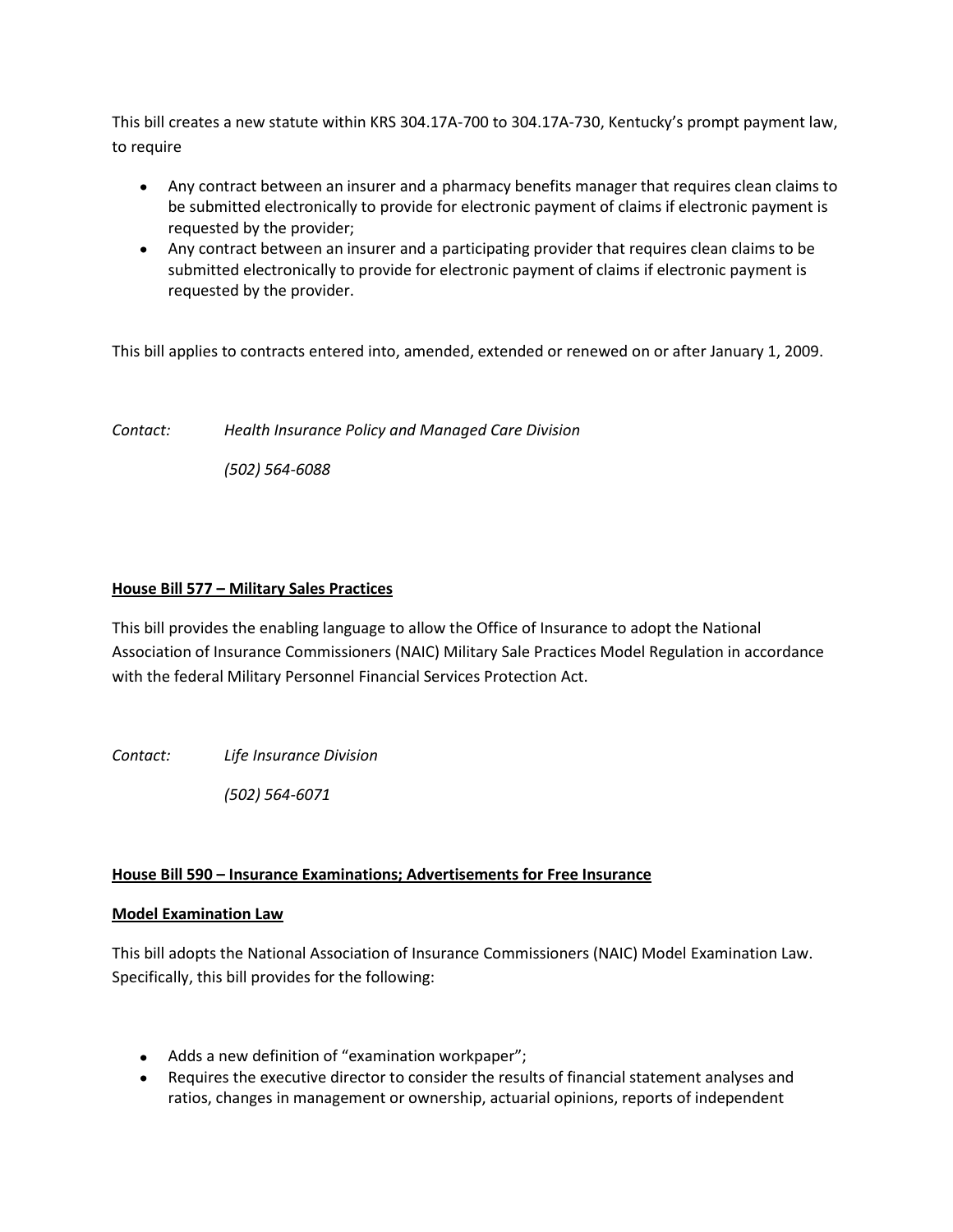certified public accountants and other criteria set forth in the NAIC Examiner's Handbook when scheduling and determining the scope of examinations;

- Allows the executive director to examine any person that the executive director determines is necessary and material to the examination of the insurer.
- Allows the executive director to accept the examination of another state if:
	- $\circ$  The insurance department was accredited by the NAIC at the time of the examination; or
	- $\circ$  The exam was performed under the supervision of an accredited insurance department or with the participation of examiners who are employed by an accredited insurance department.
- Requires the examiner to observe the guidelines and procedures set forth in the NAIC Examiner's Handbook, but allows the executive director to employ other guidelines that he or she deems appropriate.
- Prohibits an examiner from being appointed if he or she has a conflict of interest or is affiliated with the management of or owns a pecuniary interest in the person being examined.
- Grants immunity to examiners for acts arising out of their duties or employment. However, excludes from immunity damage, loss, injury or liability caused by intentional or willful and wanton misconduct of an examiner, assistant or contractor.
- Allows the executive director to terminate or suspend an examination to pursue other legal or regulatory action.
- The executive director may use and, if appropriate, make public any final or preliminary examination report workpapers or other information discovered during the course of the examination in furtherance of any legal or regulatory action. Nothing shall be binding upon the court in making determinations about relevancy and admissibility in any civil action pertaining to the documents.
- Deems examination workpapers to be confidential except that the executive director may disclose an examination workpaper, preliminary examination report, or examination results to:
	- o Another department of insurance;
	- o The NAIC;
	- o Law enforcement officials;
	- o A state or federal agency

if the receiving the information agrees to hold the information confidential.

# **Prohibition Against Free Insurance**

This bill also creates a new statute in KRS 304, Subtitle 12, to prohibit the advertising, offering or providing of free insurance for damage, loss or theft as an inducement to the purchase, sale or rental of consumer goods or services directly or indirectly connected with consumer goods.

*Contact: Financial Standards & Examination Division*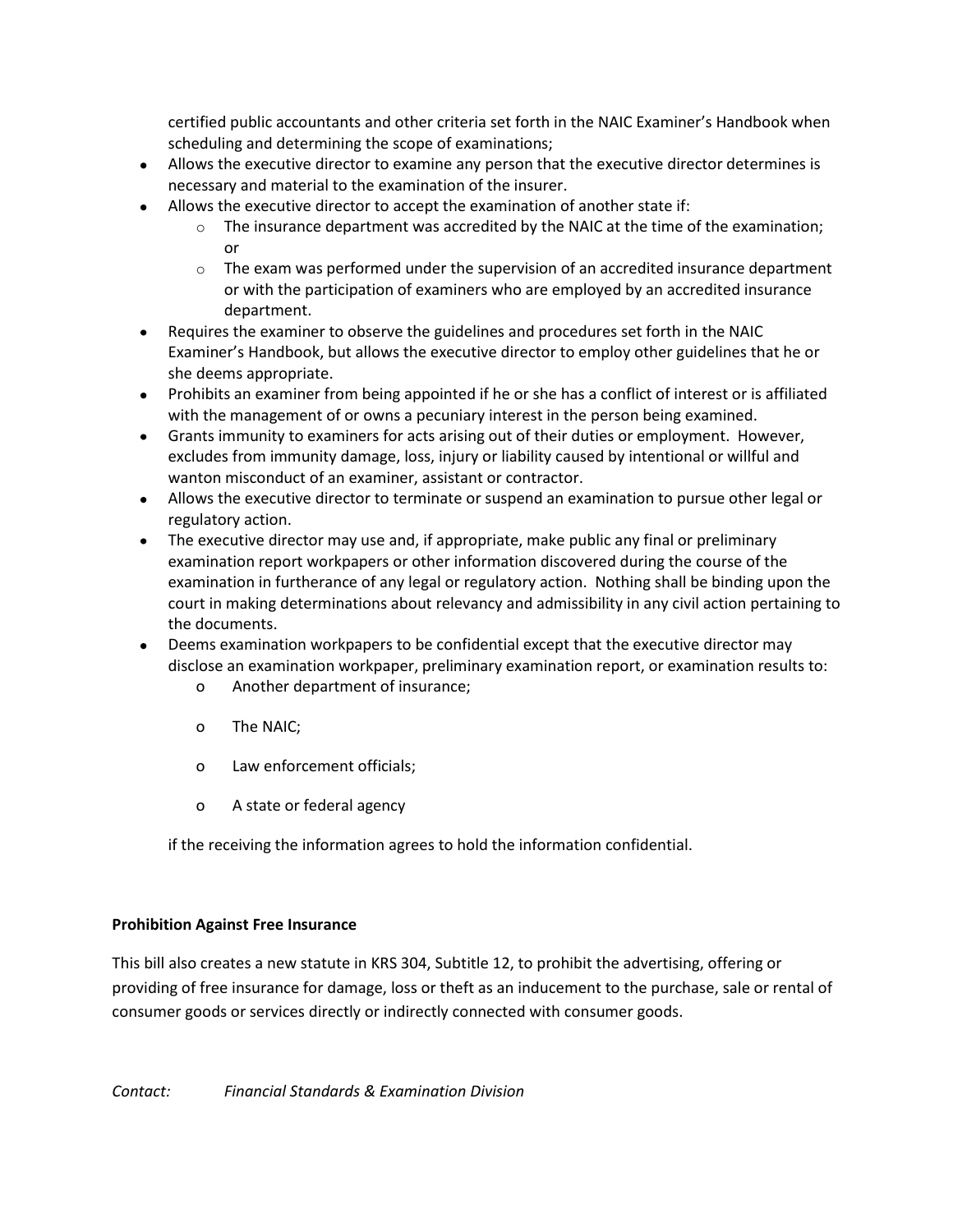*(502) 564-6082*

*Legal Division*

*(502) 564-6032*

# **House Bill 758 – Workers' Compensation Self-Insured Groups**

This bill was agency legislation for the Office of Insurance to provide necessary housekeeping changes identified through implementation of SB 86 from the 2005 legislative session. Specifically, the changes include:

- Amend KRS 304.50-020 to make provisions of subtitle applicable to a "bona-fide trade association" rather than an "association";
- Amend KRS 304.50-035 to clarify that the exemption from the minimum surplus requirement applies to self-insured groups operating under a plan approved by the Executive Director of the Office of Insurance or a remedial action plan approved by the Executive Director of the Office of Workers' Claims prior to August 3, 2004;
- Amend KRS 304.50-050 to **c**alculate the amount of the required security deposit based on the reserve requirement established in the most recent audited financial statement (rather than a certified statement);
- Require approval of a bank or trust company that a workers' compensation self-insured group proposes to use for security deposit and sets qualifications for approval;
- Amend KRS 304.50-055:
	- $\circ$  To allow equity securities that are actively traded on any registered national securities exchange, not just New York or NASDAQ. Current language would *exclude* investments such as Fannie Mae and Freddie Mac, which we consider to be high quality investments. Therefore, the proposal is to add language that would include "other national securities exchanges";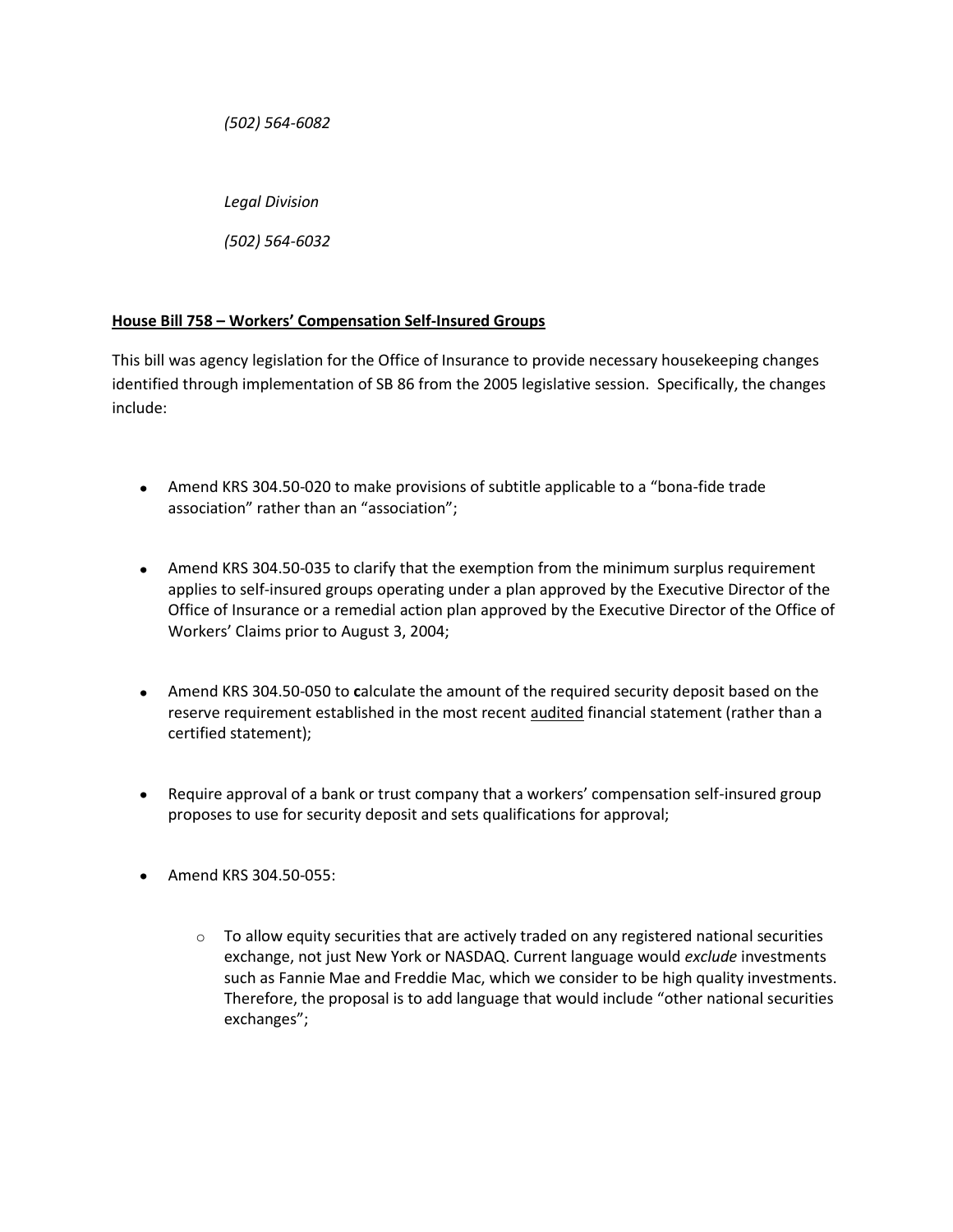- $\circ$  Correct a drafting error to ensure that US Government bonds, US Treasury notes and bills, other US Government guaranteed obligations, as well as 'A' rated KY tax exempt obligations would qualify as eligible securities;
- $\circ$  Remove the requirement that certificates of deposit must be issued by a commercial bank in the Commonwealth, and allows certificates of deposit issued by any duly chartered commercial bank;
- $\circ$  Require investments in Corporate Bonds do not exceed 25 percent (was 15 percent) of the total market value of investment portfolio, allowing more corporate bonds in time of declining, or unstable, stock market;
- $\circ$  Require 50 percent (was 75 percent) of entire investment to be in cash and cash equivalents, allowing a more diversified portfolio with the potential of earning higher investment yields;
- $\circ$  Hold 5 percent (was 15 percent) in cash and cash equivalents that mature in one year or less, enabling the funds to earn higher yields;
- Amend KRS 304.50-060 to:
	- $\circ$  Clarify that proof of specific excess insurance coverage is to be filed within 10 days before the expiration of the self-insurance year;
	- $\circ$  Require proof of aggregate excess insurance to be filed within 10 days before the expiration of the self-insurance year unless aggregate insurance is waived;
	- $\circ$  Amend the statute to require the annual filing be made 120 days after the year-end;
	- $\circ$  Require a self-insured group to make available the statement of financial condition upon request of a group member.
- Amend KRS 304.50-115 to apply filing fees to both rate and form filings;
- Amend KRS 304.50-120 to incorporate a standard for waiving the purchase of aggregate excess insurance for self-insured groups if the group's fund balance is 30 percent or more of earned premiums.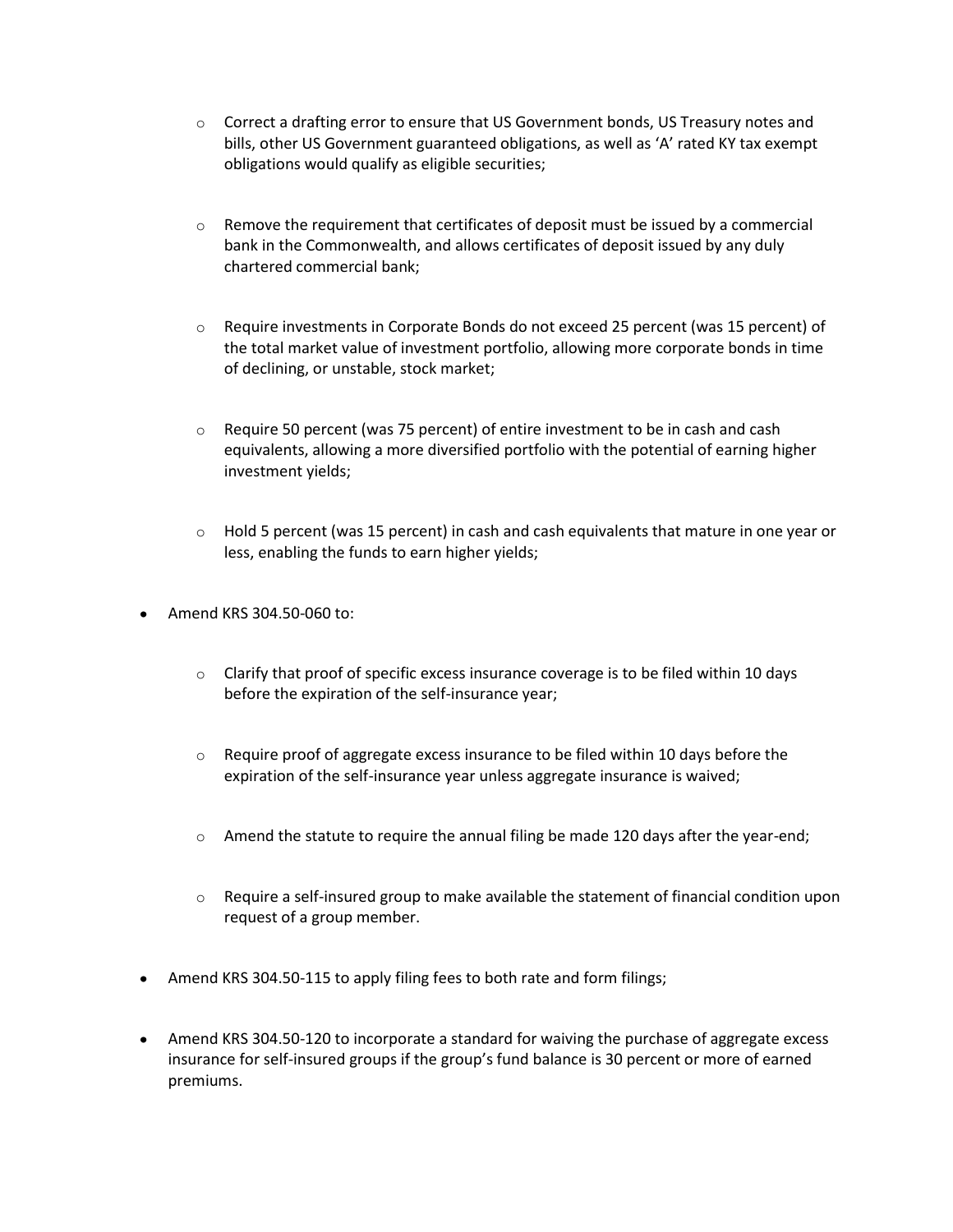*Contact: Financial Standards & Examination Division*

*(502) 564-6082*

## **Other Legislation of Interest**

## **House Bill 44 – Data Collection**

This bill requires the Secretary of the Cabinet for Health and Family Services to publish and make available information on the cost and quality of health care services. Providers are required to report data on specified medical conditions on a quarterly basis. Aggregate data will be made available to the public. Persons requesting use of the data are required to abide by a public-use data agreement and by HIPAA privacy rules. Additionally, the Cabinet for Health and Family Services shall include cost and quality information on health care services on its Web site.

The bill also amends KRS 205.623 to require health insurers and administrators to provide policy, coverage and claims information for policyholders and dependents to the Department for Medicaid Services in their prescribed electronic file format. Information reported under this requirement will be held confidential. Failure of an insurer or administrator to provide this information will be considered an unfair or deceptive trade practice.

### House Bill 676 – Classic Motor Vehicle Project Titles

This bill amends KRS 186A.510 to define a "classic motor vehicle project" as a motor vehicle that is:

- **At least twenty-five (25) years old;**
- **Not in road worthy condition; and**
- **Either currently in this state and not titled or being brought into this state with a regular title from another state that does not denote it as "salvage," "junk," "rebuilt," or any similar designation.**

The bill creates a new statute in KRS Chapter 186A.500 to 186A550 to permit the owner of a motor vehicle that meets the definition of a classic motor vehicle project certificate of title. Vehicles bearing this title may be operated upon the highways of the Commonwealth when they are en route to or from an inspection by the certified inspector prior to obtaining a certificate of title after having been restored.